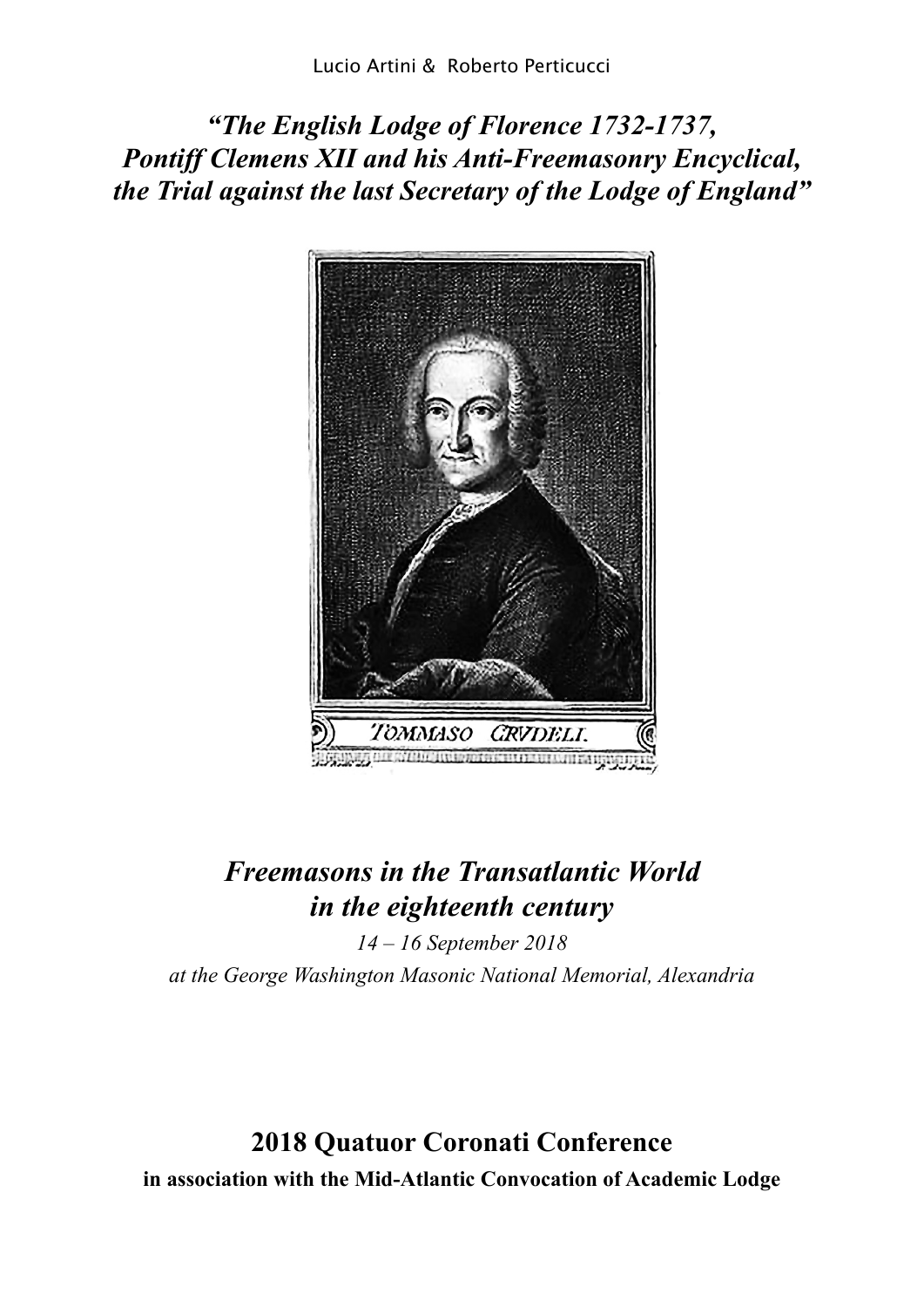### **WE THANK FOR THE COOPERATION IN THIS WORK:**

### **FOR THE LONG TEXT:**

Edited by: Dr.ssa Adriana ALESSANDRINI Translation by: Dr.ssa Francesca SERENI Text arrangement: Pier Luigi Rossi

**A special thanks is addressed to the Library of the United Grand Lodge of England, to the State Archives of Florence and to the Biomedical Library of the University of Florence, for their precious collaboration**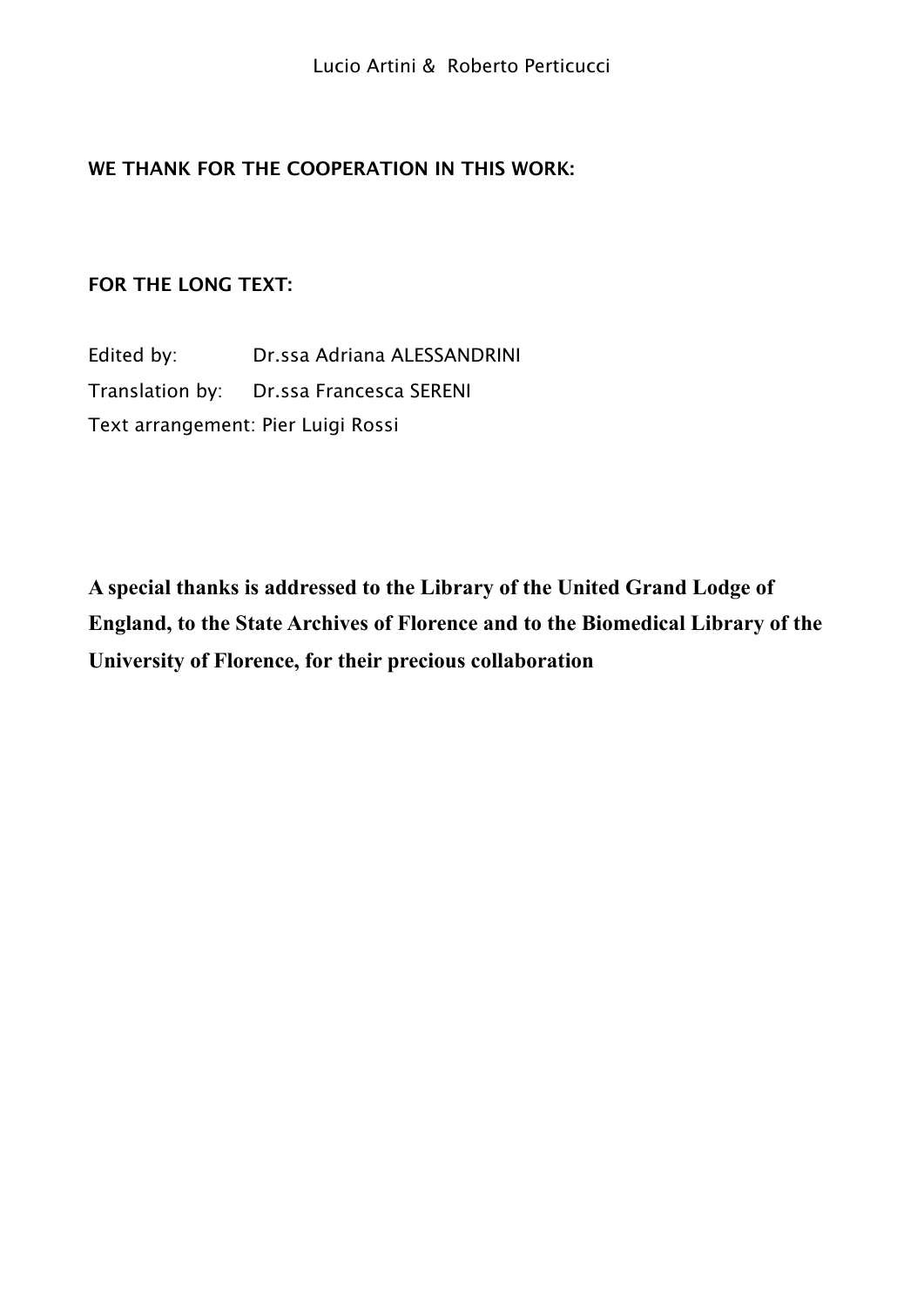# The English Lodge of Florence 1732 – 1737, Pontiff Clemens XII and his Anti-Freemasonry Encyclical, the Trial against the Last Secretary of the Lodge of England

The conflict between the Roman Church and Freemasonry begins in the 18th Century and it involves especially English Freemasonry in Italy, despite the initial toleration, as shown by the presence in Rom of a lodge bound to the Stuarts (Giacomo III, Old Pretender 1688 - 1766 and Carlo Edoardo Stuart, Young Pretender, 1720 - 1788). Very soon the dispute expands to all those countries where Catholicism is the predominant religion.

Thanks to the notes – preserved in the Archives of the Grand Lodge of England – of the historian John Hamill, we can get to know about English Freemasonry's condition in Italy: in the 18th Century there are twelve lodges recorded in the registers in London, in which the names of four Provincial Grand Masters[i](#page-21-0) also show – three of them related to kingdoms and domains, one for the whole Peninsula.

There were non-registered, self-proclaimed lodges as well, especially in the first half of the Century. Among them there was the Florentine Lodge mentioned by the English historian:

"There had been many absurd speculations about this lodge. It never showed in English registers, even though many of its members were English men living in Florence. It is quite sure that, like the four lodges constituting the first Grand Lodge, the one in Florence had been self-proclaimed. In 1957, at the Biblioteca Medica [the library of the university's medical school] of the University of Florence, one of this lodge members' handwritten diary and correspondence were found (Doc. Antonio Cocchi) and they helped immensely to shed light on the lodge itself.

Certainly, in 1732 the above-mentioned lodge existed already and had been probably founded in 1730. Its first members were mostly English, nonetheless from 1738 it seems to show an equal number of Italian and British members<sup>[ii](#page-21-1)</sup>...The most renowned person among the Italians was most likely the poet and *literatus* Tommaso Crudeli, who after the publication of the Papal Bull against Freemasonry (1738) had been arrested by Inquisition, imprisoned and tortured,in order to find out all names of Freemasons in Florence and to hold them up as political subversive dedicated to repulsive rituals".

Doc. Antonio Cocchi (1695 - 1758 famous doctor, writer e scholar of natural sciences) was the doctor of the English who lived in Florence.

The lodge was founded approximately in 1731/1732, we are not sure of the date, the historian Carlo Francovich indicates this period in his book "Storia della Massoneria in Italia - Liberi muratori italiani dalle origini alla rivoluzione francese" [*History of Freemasonry in Italy*].

His activities continued quietly until 1737 when there was a first intervention by the Inquisitor Father on the Grand Duke Gian Gastone of Medici Family (1671-1737).

Crudeli states that the lodge was dissolved after the excommunication of Clement XII, published on the 28th of April 1738. We are sure that the lodge existed and worked from 1732 to 1737, probably also in 1731 and 1738.

The first and second Papal excommunications are addressed to this Freemasonic groups. These are complex processes showing both a cultural and a political value; on Freemasonry's side the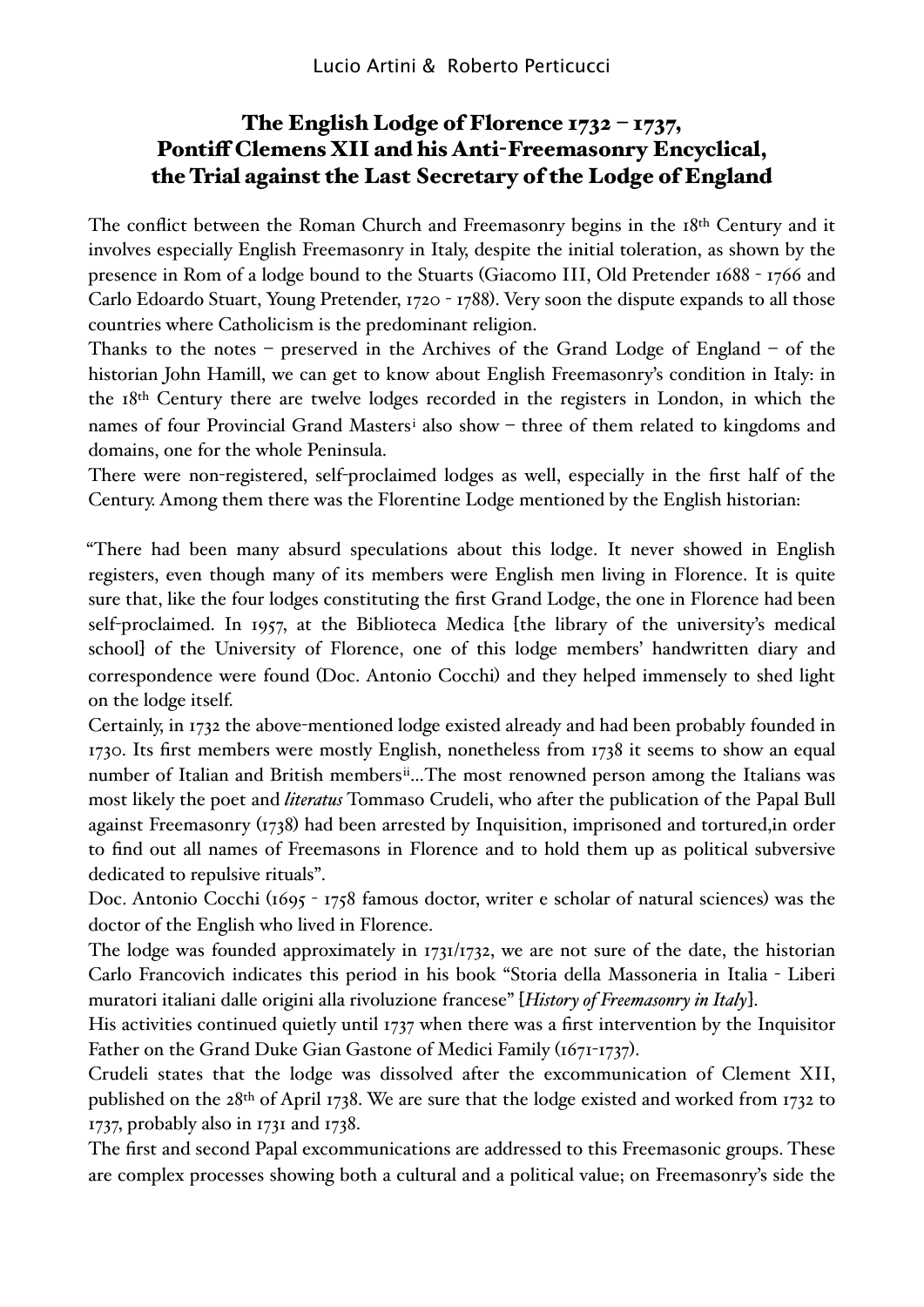conflict begins as a cultural clash and remains on an ideological level, while on the ecclesiastical side, from the start, it shows very strong connections with the temporal power:

- The relation between religion and the legitimacy of Monarchy, alongside with godly dependence of Royal power and the demand to impose the monopoly of its own religion in a given area;
- The safeguard of social stability and the control on educational institutions, like schools and universities;
- The defense of the Papal States, i.e. the Pope-Monarch, who is king of a territory and often belonged with a noble dynasty with specific economic interests and the intention to dominate feuds and cities.

## EXCOMMUNICATIONS

The first result of the conflict between the Roman Church and Freemasonry is the excommunication by Pope Clement XII (Lorenzo Corsini, 1652-1740) in 1738, a Pope coming from the Florentine family Corsini and therefore very well informed and careful about what was going on in the Grand Duchy of Tuscany. This is a conflict that we can observe throughout the centuries, both inside and outside the Catholic Church. A clash regarding the relationship between the Roman Church and political powers, as well as between the Roman Church and other churches. Nothing new in history, one need only think of the events occurring in 1200: the figure of Frederik II (Federico Ruggero Costantino di Hohenstaufen 1194 - 1250 - King of Sicily, Duke of Swabia, King of the Romans, Emperor of the Holy Roman Empire, King of Jerusalem) and his kingdoms in Southern Italy, where Muslims and orthodox Christians outnumbered the catholic Christians; moreover, the internal clash within the Roman Church between the "evangelical" wing, pontiffs included, and the French group, which at last prevailed.

Through the excommunication, Pope Clement condemned the so-called associations of "Free Masons or des Francs Maçons" by ordering bishops to take action against the members of these groups as they were suspected of heresy.

Such Papal instructions needed to be approved by kings to be applied in the several kingdoms or states. At first many Governments did not "register" the papal bull.

His measure"In Eminenti Apostolatus Specula" was published on the 28th of April 1738; it is assumed that it was written by the pontiff in person, on the advice of some Cardinals, for thereasons listed below and for "some other right and rational renown reasons", which were never disclosed.

Quoting Pope Corsini:

"Due to their public reputation, We know that they are growing in all directions, and day by day some Societies, Unions, Conferences, Assemblies, Secret Meetings or Groups arise, commonly referred to as Free Masons or des Francs Maçons or some other names, depending on the language. They gatherin fond and secret alliance, following their rules and statutes, men of all religions and sects are brought up together, and they are apparently contented with a certain contrived appearance of natural honesty. Members of those Societies take a rigorous oath on the Scriptures to keep inviolable silence about their secret actions – otherwise they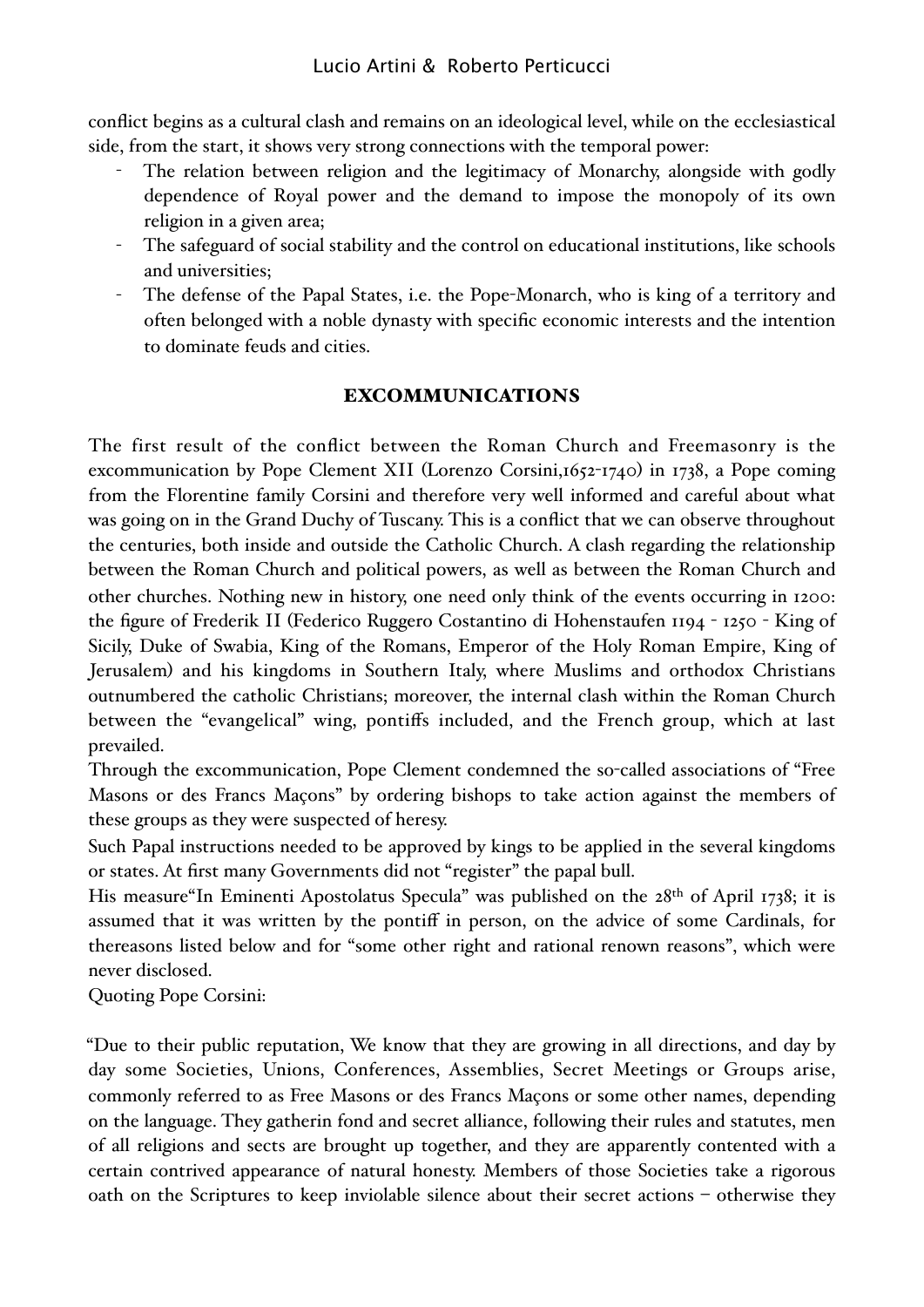would incur overstated punishments…Their popularity grew so much that, the abovementioned Societies got banned already by secular regulations in many countries and had been addressed as enemies of the Kingdoms –kingdoms which blessedly got rid of them".

Given the "huge issues" that "those Societies or Secret Meetings caused to not only the temporal stability of the Republic, but also to the spiritual health of souls, since they are not in harmony with the Civil Law nor with the canonical ones", Pope Clement sentenced, "motu proprio, clear minded, with wise resolution and in full possess of Our Apostolical Power", and banished for good the "above mentioned Societies, Unions, Conferences, Assemblies, Secret Meetings or Groups of Free Masons, Francs Masons or whatsoever name they adopted. Therefore, We here strictly command, by virtue of the holy obedience, to everyone and every single believer of any status, grade, condition, order dignity or prominence, both Laic individuals and Clerics".

"Providas romanorum" is an anti-masonic bull by Pope Benedict XIV (Prospero Lorenzo Lambertini,  $1675$ -1758) published on the  $18<sup>th</sup>$  of May 1751; this measure confirmed Pope Clement XII's bull and condemned once more Freemasonry, furthermore it prohibited all catholic Christians to be part of it or to associate with its members.

Benedict XIV was pushed to publish one more excommunication due to a renewed masonic presence in Italy, this time in the Kingdom of the Two Sicilies. So, after denying that Pope Corsini's bull was no longer valid, he confirmed and adopted it, by listing one by one all the reasons mentioned by Clement himself, commenting and reiterating them: the existence of members devoted to different religions<sup>iii</sup>, the secrets and oaths, the threat to the governmental laws, the fact that other Kings banished such organizations already.

Benedict concludes his analysis highlighting one more reason: "In the end, my last reason is that prudent and honest men blame the before mentioned Societies and Groups: in their opinion whoever registers with them, would incur the accusation of depravity and perversion".

Benedict never mentions "other right and rational renown reasons", to which referred Pope Corsini, but these reasons most likely lie in some process which the Holy See would not openly disclose; nevertheless, we can deduce them thanks to some documents at our disposal. It deals with political and cultural reasons, we can understand them from the concrete activities carried out:

- Helping the Stuarts to gain back the crown of England;
- Stopping the intellectual Reformers in the University of Pisa;
- Reducing British Anglicans' power in Tuscany.

In Pisa, Galileo's (Galileo Galilei 1564-1642) inheritance is still visible and new ideas are spreading which need to be stopped. That was the main goal of the Society of Jesus, that practiced Orthodoxy. At the same time, the Inquisitor from Florence wanted to strike Baron Philipp von Stock (1691-1757 Prussian antiquarian, scholar and English spy) in Florence and of the Jew Giuseppe Attias in Livorno (dates unknown - international trader, scholar and exponent of the Jewish community of Livorno).

The former, because of his social gatherings, lectures and open discussions; the latter because of his books and knowledge.

Pope Benedict remembers and renews Clement's call to secular powers: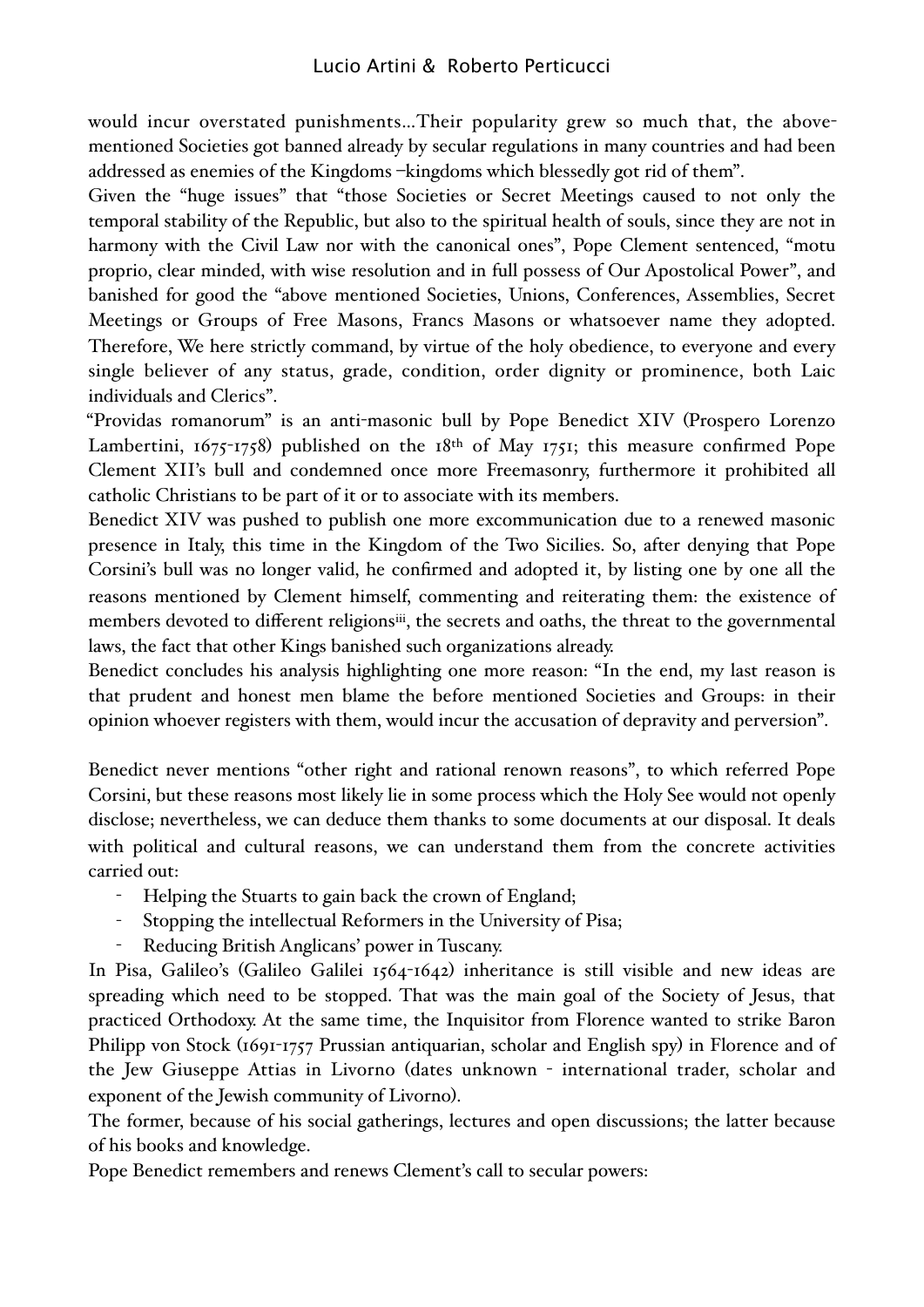"At last, the Predecessor himself, in the above-mentioned Constitution, urged local Bishops, Major Superiors and Regular Prelates to not hesitate to ask for secular power help if needed to fulfill their task".

Benedict reiterates the indissoluble bond between the temporal power and the Church, as well as the necessity of the former's protection and, not least, that the temporal power kept applying Catholic Church "instructions": "Since Sovereigns and Podestà are themselves elected by God as defenders of religion and are guardians of the Church":

This same condemnation will be reiterated throughout the centuries, based on similar reasons.[iv](#page-21-3)

The Freemasons were accused of Heresy.

In his book entitled, "L'Ultima Eresia - Chiesa Cattolica e Massoneria. Tre secoli di errori tra Satanismo, Gnosticismo e Relativismo" [The Last Heresy - Catholic Church and Freemasonry. Three centuries of errors amidst Satanism, Gnosticism and Relativism] (published by Settimo Sigillo - 2017), the historian Fabio Venzi identified the two specific heresies of which the Florence and the Rome Lodges were accused These were identified in the course of a special Consistory of the Congregation of the Holy Office held on 25th June 1737, shortly before the closure of the Rome Lodge.

Venzi drew attention to the fact that reference had been made to "cleverly disguised" epicureanism in the case of the Rome Lodge and to Molinism and Quietism in that of the Florence Lodge. Miguel de Molinos (1628-1698) mystic and spanish writer was the main exponent of this current, he was tried and condemned by the Inquisition.

Venzi is right. Heresy is central to the matter and we must not forget that experimental science, which called into question the Holy Scriptures along with Ptolemaic and Aristotelian geocentrism, was seen to be heretical. The Evangelicals and the Jews who met up with Catholics in the two Lodges, were also seen as heretics.

In Tuscany and the Italian peninsula, evangelicalism was not to be allowed to spread, since by undermining "the heavenly order", the political order "on earth" could also be compromised.

As Venzi notes, the accusations towards the Freemasonry would later reappear under the new names of "religious indifferentism" and "relativism".

The word "indefferentism" was used first time by pope Leo XIII (1810-1903) on April 20, 1884, in the papal Encyclical Humanum Genus - Against Freemasonry and the Spirit of the Age. The word was used again by (the) Cardinal Manning on the official organ of the Vatican State the "Osservatore Romano" march 18, 1950: Roman Catholic Church defines indifferentism as the belief that one religion is good as another, or it equalizes all religions and gives equal rights to truth and error. These position changed in part afterwards, with the Second Vatican Council. The trial of Galileo had taken place just a few years earlier.

The trial of Galileo Galilei, supporter of the heliocentric Copernican theory on the motion of celestial bodies and of the scientific method, in opposition to the geocentric theory supported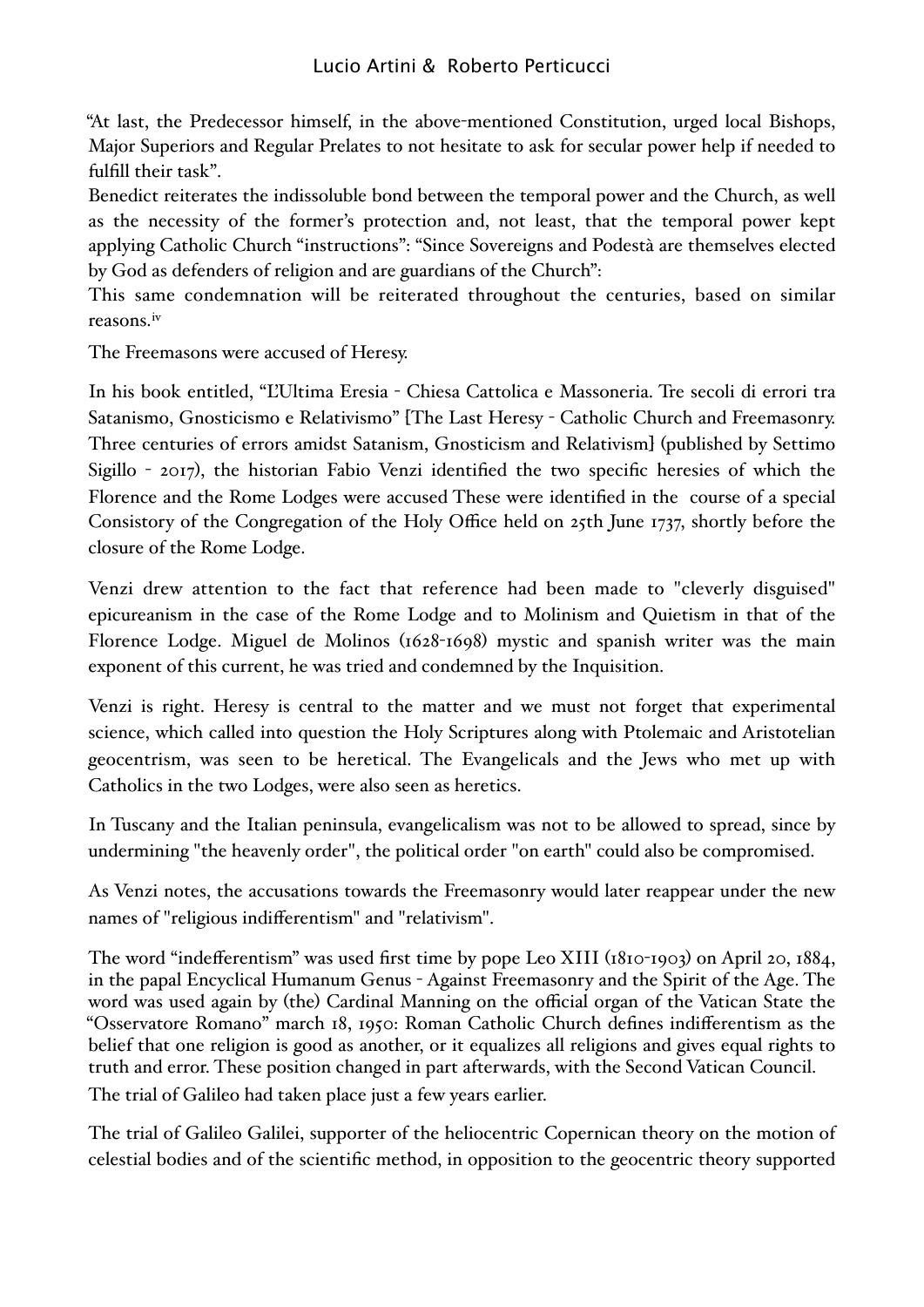by the Catholic Church, began in Rome on 12 April 1633 and ended on 22 June 1633. Galileo was condemned for heresy and forced to the abjuration of his conceptions.

He was charged for his conviction that the earth revolved around the sun and not vice versa, an idea which went against the Holy Scriptures and consequently could not be defended or upheld.

Similarly, the Church's fight against the Evangelicals continued in Italy: as recently as 1851, husband and wife Francesco and Rosa Madiai were imprisoned in Florence for having hosted the meetings of the first Florentine Evangelicals at their house. They were arrested and tried, sentenced to 10 months imprisonment, commuted into exile thanks to the intervention of the English government.

Along the same lines, despite declared freedom of worship following unification of Italy, one of first moves made by Mussolini, the Church in Rome's new ally, was to close Rome's Monte Mario International College. This was a Methodist school which had been opened in the capital. Its property was confiscated by the fascist government (Christian Science Monitor, Boston - 08/08/1925).

And to think that on 1st October 1732 the group of Florentine freemasons was able to walk robed in procession through the streets of the city and up to Fiesole (a small old town near Florence) examining the works of architecture they encountered along the way.

### THE INTERNATIONAL FRAMEWORK

In order to better understand the impact of what was going on in Florence at that time, it is now necessary to mention the framework of political relations among European countries and within colonies.

Fist of all, we should analyze relations among European Powers and their effect on Italy, which, at that time, was divided into several small states subjected to Spanish and Austrian hegemonic ambitions.

Second, the relation between European Powers and the Catholic Church, which on one hand was trying to keep its privileges, and on the other hand was aiming to be the first defender of both Sovereigns legitimacy and social balance, by controlling schools, universities, libraries and books distribution.

Moreover, it is to mention, that the last Duke of Medici Family, Gian Gastone (Giovanni Battista Gastone dei Medici - 1671-1737), had no direct heirs. For the Duke's Crown, that would have meant a dangerous vacancy after his death and a most important aspect to take care of in the European framework.

From Luther's excommunication on, the European continent had been undergoing hard conflicts, especially related to religious beliefs. These conflicts could end only with the Treaty of Aachen, through which religion wars were supposed to stop, specifically thanks to the principle of "cuius regio, eius religio".

Wars and violence though did not stop.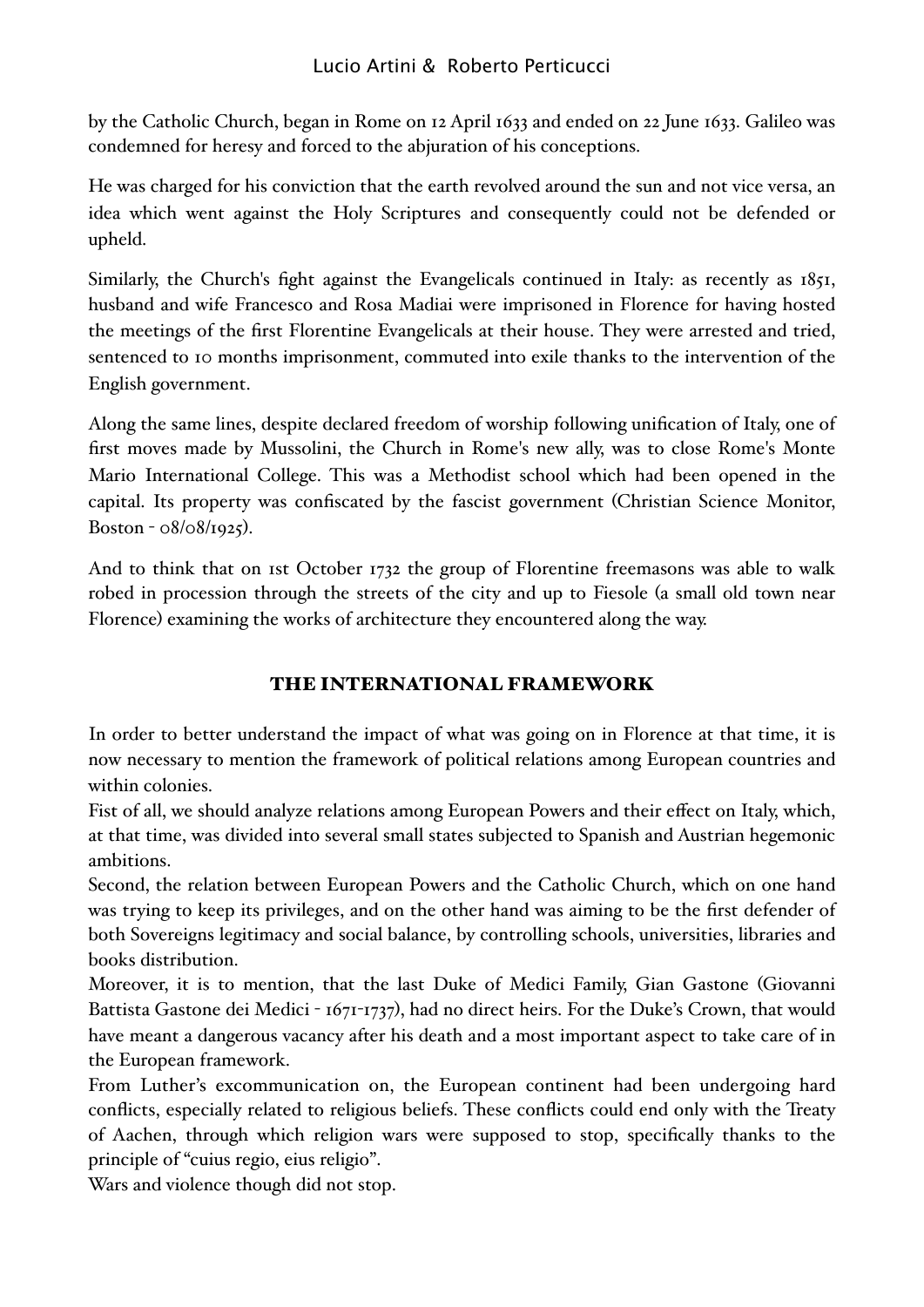There is a turning point with the Thirty Years' War (1618-1648), which began in Bohemia, with the scope of establishing Catholic religion as one and only legitimate religion. At first, the conflict involved catholic and protestant factions, but France, also on the catholic side, joined the war soon after to hinder Hapsburg's and Spanish powers.

France itself withdrew the Edict of Nantes (1598), by expelling Huguenots from its territories (Edict of Fontainebleau - 1685). Internal religious unity and a foreign policy based on alliances aimed to maintain powers balance.

The Peace of Westphalia in 1648 started a new system, through which all States recognized one another only under a political point of view, beyond any specific religion the sovereigns may support.

States' sovereignty acquired therefore a most significant relevance. The historian Niccolò Rodolico pointed out that, through these treaties, "Pontiff's influence and his role as supreme mediator among European countries, started decreasing more and more; the Treaty of Utrecht – aimed to stop succession wars in Spain – even questioned papal political hegemony in Italy, which had been so far undisputed"[.v](#page-21-4)

Wars of Polish Succession (1633-1638) brought to a compromise and Francis Stephen of Lorraine (1708 - 1765, Emperor of the Sacred Roman Empire from 1745) could obtain the Crown of the Grand Duchy of Tuscany (1737-1765).

After Charles VI (1685 - 1740) died without any male heirs, the Austrian Crown passed in the hands of his daughter Maria Theresa (1717-1780), wife of Francis Stephen of Lorene. One more war of succession started in Austria(1749-1748) and involved Italian territories as well.

English and Austrians were allied, against them Spanish and French were allies and the Pontiff always supported Spanish and French, hoping to get British territories back to the Catholic influence, supporting the Stuart dynasty. For this reason, the Catholic Church sent aids for military expeditions organized by the Scottish pretender to the English throne.

At first, Gian Gastone was moved to welcome the decision to assign the Grand Duchy's crown (1732-1735) to Charles of Spain (1716 - 1759), son of the King of Spain Filippo V (1683-1746) and of his second wife, Elisabeth Farnese (1692 - 1766).

Afterwards, Charles became King of Naples (1734-1759) and King of Sicily (1735-1759), while Francis Stephen of Lorene, husband of Maria Theresa, was chosen as last successor of the De' Medici Family, even though the Spanish faction in Florence was still very strong.

Hence, here is the getaway to understand the events in Florence[.vi](#page-21-5)

Wars had not stopped and in most of the conflicts, both Austria and England were allied against Spain and France.

Italian territories were since long a ground of conflict among European Powers, that tried to establish their hegemony, with changing fortune: after 150 years of Spanish domination, there came the time for the Austrian one, except for Southern Italy, which was at last taken away from Hapsburg influence by the House of Bourbon.

The Catholic Church, as usual, was in favor of a separation between the southern kingdoms and the northern ones. The Church had always feared the creation of a Kingdom of Italy in fear of losing its territorial possessions.

It is indeed thanks to the presence of Austrian troops in Naples (1713-1734), that Freemasonry could expand in Southern Italy, too[.vii](#page-21-6)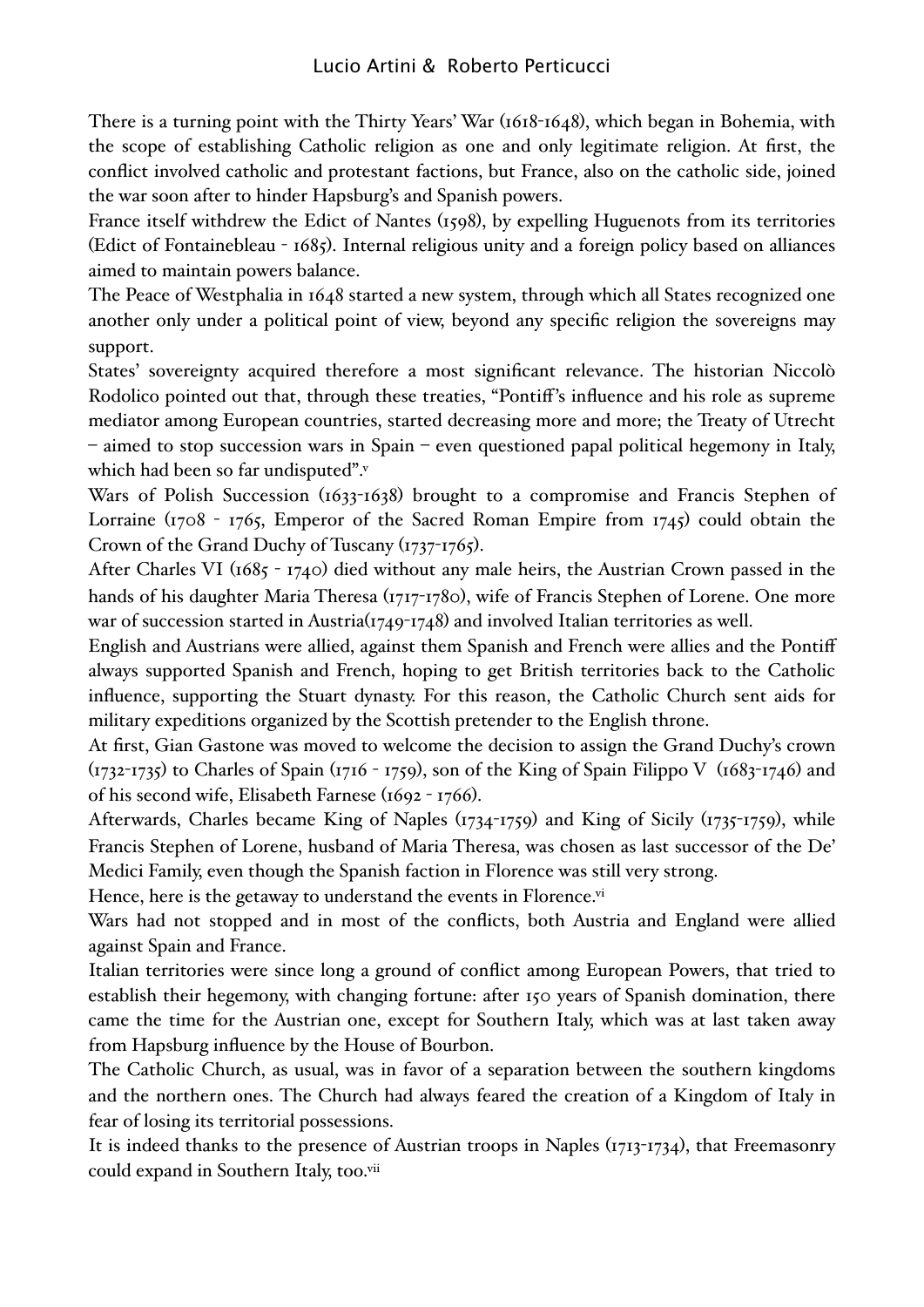In those years (1714-1750), in England, the Parliament and Crown could find a common ground. Especially due to the economic progress and the general welfare, religious fights stopped, and the main priority was utterly to reaffirm the royal authority on a population showing different religious beliefs. They could easily find a compromise: Freemasonry itself is proof of this, since one of its benchmarks is exactly the adoption of tolerance as a method, in order to welcome any kind of religious belief, to affirm the value of every single individual regardless of class or religion; besides, Freemasonry aims to protect scientific research freedom and ideas exchange. Many cultural influences come from the numerous travelers, from Africa, China and India, new but ancient religions, new naturalistic and scientific discoveries. This is how the political and social framework which encouraged speculative Freemasonry's<sup>viii</sup> enhancement and expansion developed.

### GIAN GASTONE DE' MEDICI AND THE COUNCIL OF REGENCY

Thanks to arts, science and culture, Tuscany had always served as reference for travelers and European scholars, especially the British ones, who wanted to explore this Region and deepen their artistic and cultural knowledge.

Many English visited Tuscany for studies reasons and due to other local amenities: the climate, art works, the countryside, wine and Leghorn Harbor for trade. And Tuscans welcomed them; some of them, for instance Doc. Antonio Cocchi (1695 - 1758 - doctor naturalist and writer), followed them to London and came back to Tuscany afterwards.

Thanks to its geographical location, Tuscany was a strategic spot to keep an eye open on what was going on in the Peninsula, and therefore not only traders moved out there, but also diplomats and spies. Since there was no British Embassy in Rom, the Resident of Florence had been assigned the task of supporting English interests in the area, including the relations with the Roman Church.

Under Gian Gastone there was a general tolerant atmosphere and religion was no longer a reason to fight or persecute. Under his father, Cosimo III De' Medic[iix](#page-22-1) (1670-1723), clergymen considerably increased their power and could consistently interfere in matters usually managed by secular power.

Consequently, intellectuals and scholars could either accept Church and Cosimo's influence or leave Tuscany.

Gian Gastone government was "a great benefit", as assumed by the historian Ferdinando Sbigoli in his important work regarding Tommaso Crudeli "Tommaso Crudeli and the first Freemasons in Florence: historical chronical and unpublished dossier".

Even though he was no reformer<sup>x</sup>, he could lay the foundations for the *milieu* which hosted Pietro Leopoldo's work (1747-1792); persecutions went on in other areas of the Peninsul[axi,](#page-22-3) for instance in Emilia Romagna and in Naples region.

Thanks to Gian Gastone, intellectuals could resume their studies without restrictions; in Pisa, Galileo Galilei (1564-1642), Pierre Gassendi (1592-1655), Isaac Newton (1643-1727) and John Locke's works[xii](#page-22-4)(1632-1704) were again available; as mentioned by Sbigoli, though, Jesuits alongside with the Holy Office[xiiit](#page-22-5)ook action against them.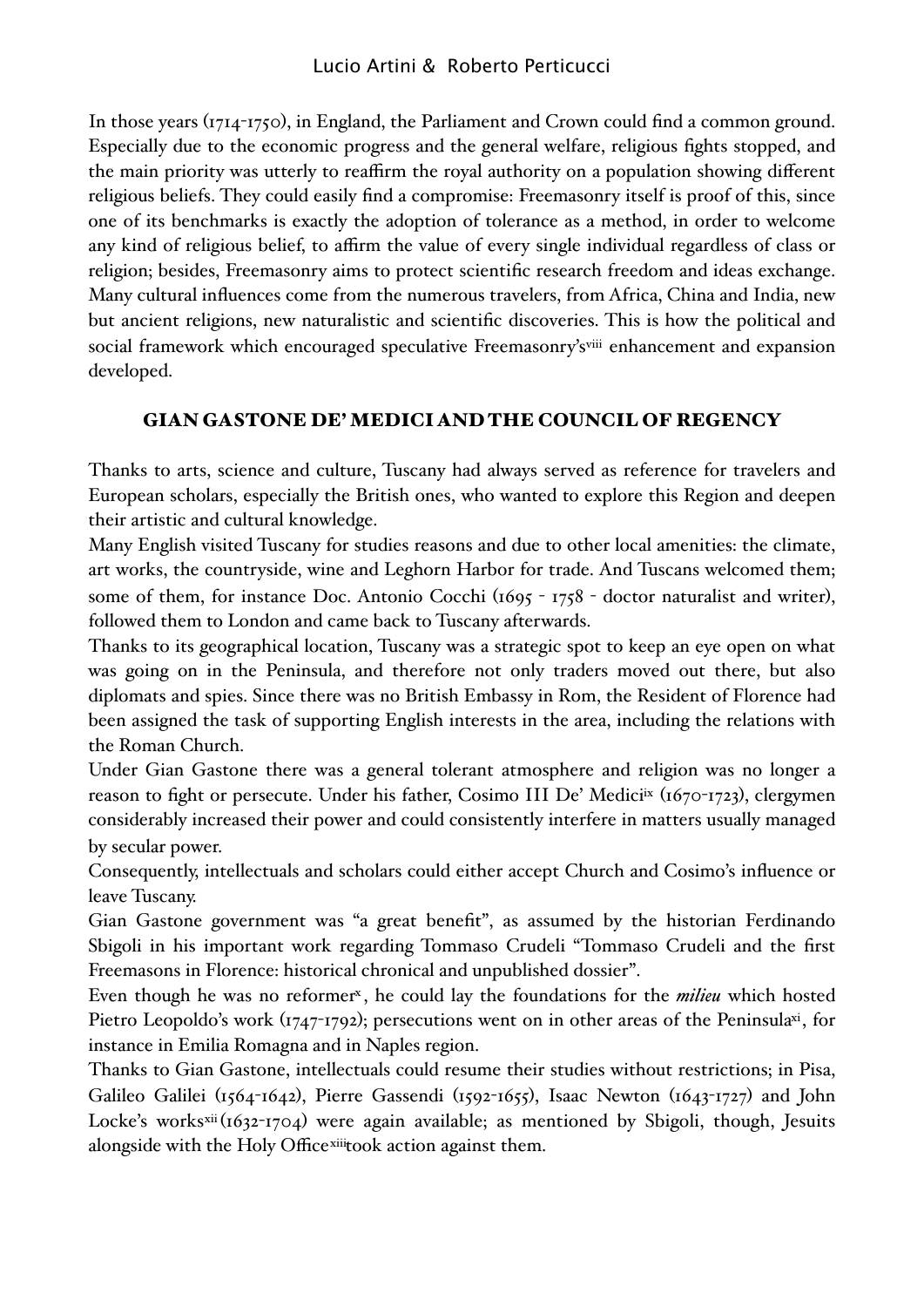Freemasonry had become once more a conflict ground since 1737: the Franciscan Inquisitor in Florence (1727 - 1741), Father Ambrogio Ambrogi (1690 - unknown) tried to intervene against the English Lodge, as soon as its power started increasing in Florence[xiv](#page-23-0).

Until his death on the 9<sup>th</sup> of July 1737, Gian Gastone safe guarded toleration and economic development.

We should moreover remark, that the huge economic power of the Catholic Church could consolidate throughout Cosimo III's government – a time, when the clerical interference on civil matters affected numerous fields: issuing gun licenses, the Press itself, as well as selling and publishing of books.

Half of Florence territory was occupied by buildings and goods belonging with the Church, ecclesiastical mortmain, too, was well-established in the rest of the Region; the annual balance in the Grand Duchy reached between 300.000 and 500.000 scudi, while ecclesiastical balance could go up to half million scud[ixv](#page-23-1).

Francis Stephen, after spending a short period in Tuscany and once come back to Vienna, left his position as Sovereign of the Grand Duchy to a Council of Regency, this one being strongly bound to the Council in Vienna.

Some of the most relevant members of the Council in Florence were the two Ministers Emmanuel de Nay Count of Richecourt (1697-1768), President of the Council of Ministers, and Giulio Rucellai (1702-1778), Ministero of Justice, Professor at the University of Pisa. Though catholic, they did not share Jesuits and Inquisition's conservative point of view in matter of religion<sup>xvi</sup>; although their studies and backgrounds were totally different, they could find very soon a consensus of views and could agree on the way the Duke's authority and its relationship to the Church had to be meant.

Both were Freemasons and therefore the fight between them and the conservatives focused on three main points:

-The persecution of Freemasonry and Tommaso Crudeli's trial;

- Press Laws and specifically the Edict published on the 28<sup>th</sup> of March 1743;

- The regulations published on 11th of March 1751 against "…ecclesiastical Mortmain goods – a law that people dreamed of for ten years, though always stopped by the Vatican".

After every single reform proposal or disposition, a clash with ecclesiastical bodies followed. The Vatican forces were aware of the new Grand Duke's weakness, first of all, because his headquarters were in Vienna, and, second, because he was involved in the war against the Turks (1737-1739) and afterwards in the wars of Austrian (1740-1748) succession and the fights for the imperial throne[xvii.](#page-23-3)

### TOMMASO CRUDELI'S TRIAL

This is the historical background characterizing the time when Maria Theresa and Francis Stephan came to Florence on the 19<sup>th</sup> of January 1739, passing by Porta San Gallo. They went back in April, same year.

Jesuits, the papal Nuncio, bishops, the Inquisitor and supreme clergymen, trusting completely Maria Theresa, Anna Maria – daughter of Cosimo III and sister of Gian Gastone – and Francis I's influence, could coordinate and adopt strategic moves to take the secular power away from Rucellai's hands, who had very recently obtained this office.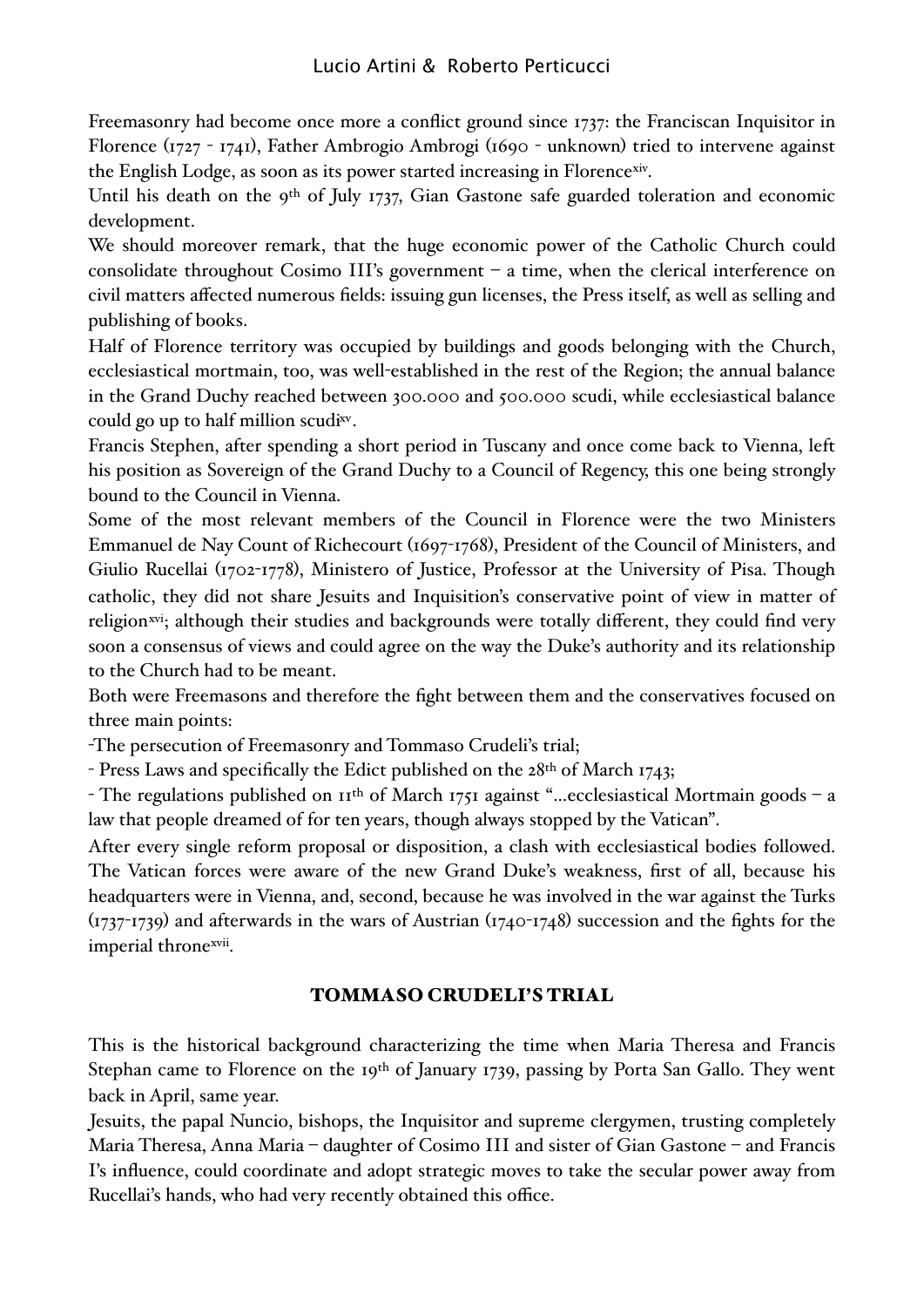The Inquisitor could imprison criminals in matters of faith but to arrest them he had to turn to the Duke's guards (secular arms), through the minister in charge and Rucellai could oppose the Inquisitor's wishes.

They were, therefore, able to reach their main goal: attacking the Florentine Lodge to undermine free thinkers, the university of Pisa and the political-cultural network exiting among the big British community, the lodges, Baron Philip Von Stock (Von Stosch - 1691 - 1757) and the Jew Giuseppe Attias's (dates unknown) in Leghorn.

Besides, we would like to recall the excommunication and the absolute rejection of any interreligious dialogue, as well as the establishment of the bond between "Throne and Altar", considered as inseparable and necessary.

The Inquisitor met with Francis Stephan, who at first did not welcomed his instructions; consequently, all the Jesuit confessors of Princes and Princesses started an effective action to support the Inquisitor's requests.

In the end, the Duke received a letter from Cardinal Neri Maria Corsini (1685 - 1770, nephew of Clement XII) who had become vital in Rom at that time because of the Pope's bad conditions: Corsini stated that the catholic religion was threatened in Tuscany.

He was writing in the Pope's behalf, "citizen and defender of Florence, and he was exposing the increasing threats to Catholicism in the city"[xviii](#page-23-4).

The accusation fell on Stosch and on "immoral and corrupted"[xix](#page-23-5) teachers and students.

Despite the excommunication strictly condemned Freemasonry, the Cardinal cleverly tried to identify a "good Freemasonry" and a bad one, i.e. Stock and Italian Scholars' one.

In his letter, Corsini maintains that the Inquisitor would have clearly explained what was happening and that the Florentine freemasons Society was to condemn.[xx](#page-23-6)

Moreover, he suggested to "purge" the University of Pisa:

"It would have been more efficient if H. M. had purged the University of Pisa from old professors, and, in doing so, if he would have totally relied on the Archbishop of that city and on Monseigneur Cerati, superintendent at the University of Pisa."

If the Duke had not followed his instructions, the Holy See would have asked the Nuncio to came back to Rom, this affecting for sure the Grand Duke's prestige[xxi](#page-23-7).

A very important Italian Freemason, Adriano Lemmi (1822 - 1906), defined Freemasonry as an advocate of the third European civilization, "synthesizing it with "freedom of scientific and religious thinking", a revolution which in Italy got stopped by Fascism and the revived influence of the conservative Church<sup>xxii</sup>, whose cornerstone was the sense of belonging. The concept of "belonging" became incredibly relevant for Fascism[xxiii](#page-24-1) too, since everything was subjected to adhere to the system.

The Cardinal's letter was immediately followed by the intervention of the Inquisitor in Florence (1727 - 1741), Father Paolo Ambrogio Ambrogi (1690 - unknown)<sup>xxiv</sup>, Order of Friars Minor Conventual; he reiterated that Freemasonry was a threat to both the Church and the State, and in consequence, he asked for the arrest of Tommaso Crudeli (1702-1745), Giuseppe Cerretesi (1702 - 1779) and Abbott Ottaviano Buonaccorsi (dates unknown - member of Apatisti Academy and of Etruschi Academy, director of the Literati's Newspaper), as well as for the expulsion of Lord Robert Raymond (second Lord Raymond 1717 - 1756 - Grand Master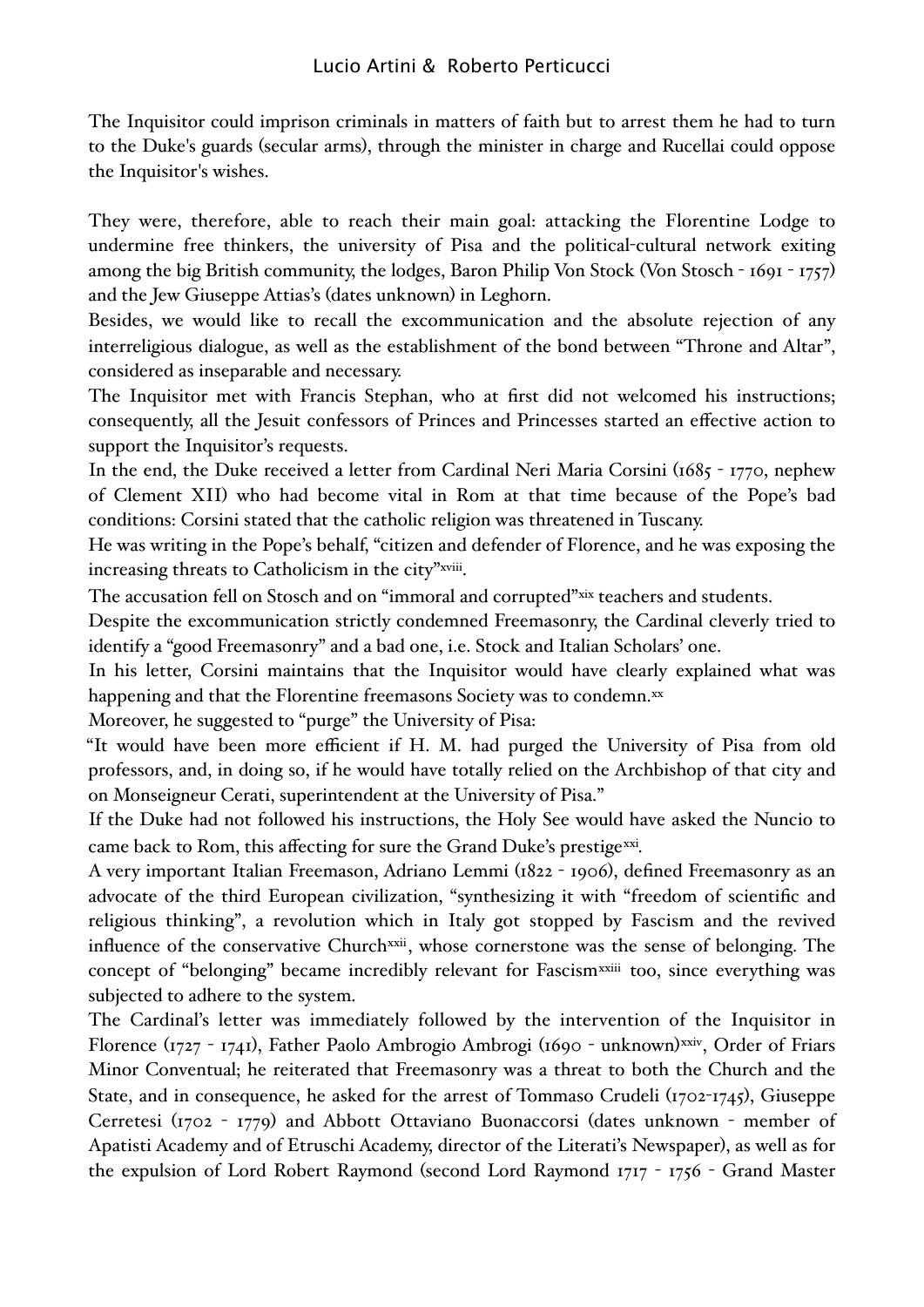1739) and Baron Philipp Von Stock (Von Stosch - 1691 - 1757)., a famous antiquarian and British spy.

On the 27th of April Francis Stephan left Florence; soon after, on the 9th of May, the Inquisitor could have Crudeli arrested and tried to catch Buonaccorsi, who was though very sick and got released.

Hence, Crudeli's trial had to be of example for all countries, as its huge resonance in Europe testifies.

A sort of tacit resistance to Inquisition's orders started, though Francis Stephan could not back out of obeying them, for fear of loosing Church support in Florence and in other areas.

Lord Raymond, the last Worshipful Master of the Lodge, had left Florence; Von Stock had British citizenship, hence the Council of Regency asked the English Government to authorize his expulsion, but it never agreed on that.

Crudeli got arrested on the 9th of May 1738 by grand-ducal officers, who brought him to the Inquisition court.

Immediately after, the English community, to whom he was very close, protested in a very strong way, alongside with many intellectuals in Tuscany.

Horace Mann (Sir. Horace - Horatio - Mann 1706-1786 diplomat was a long-standing British resident in Florence from 1737-1782, Baronet and Knight of the Bath), the English ambassador and Freemason, complained with great conviction at least thrice and one of these times in behalf of Gian Gastone himself, when the Congregation in Rom ordered the Florentine Inquisitor to go on with the investigation on Crudel[ixxv.](#page-24-3)

As Great Britain had no diplomatic representation at Rome, Mann's duties included reporting on the activities of the exiled Stuart, the Old Pretender and the Young Pretender.

Those demonstrations served very soon as a pretext not to proceed with other arrests.

There is one more source – the booklet published by the Lodge Tommaso Crudel[ixxvi](#page-24-4) N. 21 "Tommaso Crudeli, Poet and Freemason" – reporting that the Holy Inquisition was a judicial body founded by the Papal States which had power on individuals living outside the Vatican State as well. It had the right to judge a person's behavior, bypassing local powers, even in the case he or she was citizen of a sovereign country. This was indeed affecting Sovereigns' authority and reducing their power, especially because, in the case of Tommaso Crudeli, the Papal States aimed to different political goals than the Grand Duke, as several political alliances show.

We would like to point out, that the expected punishment in the mentioned cases was death penalty and the destruction of the rooms where reunions were held.

In an essay within the booklet, it is written that the trial was an "inquisitive" one, namely a trial where only one person acted as judge, inquisitor and investigator.

Furthermore, tortures could force a convict to confess anything, hoping to stop physical pains.

Crudeli was threatened of torture several times, but it never came true, maybe because of his bad health conditions and the consequent risk of death.[xxvii](#page-24-5)

The Inquisitor wanted Crudeli to make statements against the other Masons, in which case he would be released. But Crudeli refuses to betray the Brothers.

This event had big resonance in all Europe, to the point that the Grand Lodge of England promoted several fund-raising for Crudeli, as written in the reports of the Grand Lodge in London: the decision was made on the 12<sup>th</sup> of December 1739 and the first name in the list of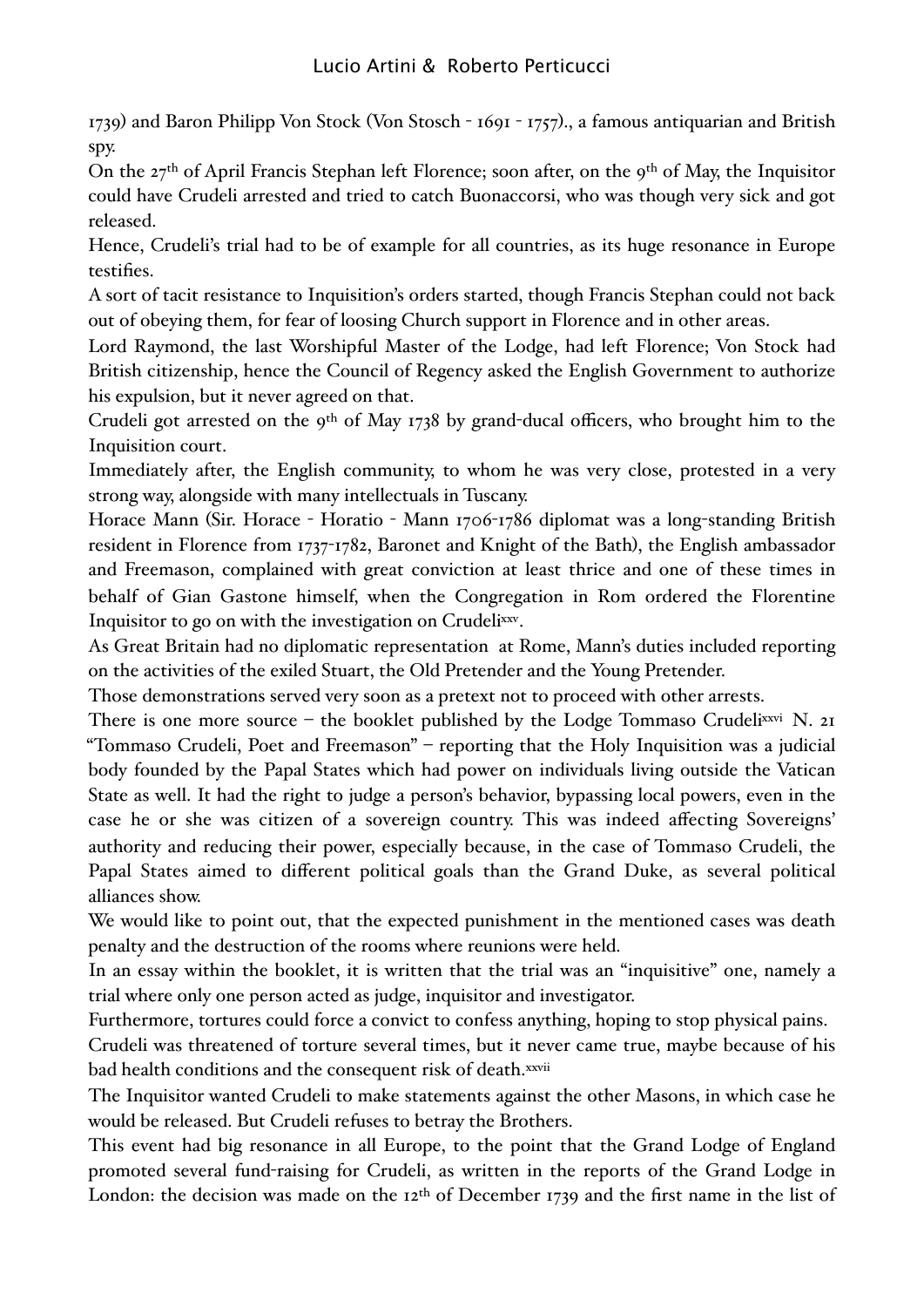attendants was exactly the same Lord Raymond who used to live in Florence and whose expulsion from Tuscany was requested by both the Inquisitor and Corsini.

Crudeli was now in the Inquisitor's hands: he was imprisoned 36 days long in a cramped cell; after several complains he moved to a better one, though still not appropriate. Only when it became clear that his life was at risk, he was sent to the grand-ducal officers and put in a better cell within the Grand Duke's jail, in Fortezza da Basso. Nonetheless, imprisonment had damaged his weak health irrevocably.

In this prison he could write again and he could try to defend himself.

With the election of Pope Benedict XIV, 17 August 1740, the situation of Crudeli improves, the new Pontiff wants to close the process. The new nuncio in Florence (1739-1746), Alberico Archinto (1698 - 1758) helped to close the trial and below favored the grace with which the detention of the poet ended in April 1741.

Only on the 5<sup>th</sup> of August 1740 the Government in Florence got to know the Holy Office sentence, that is, house arrest in Crudeli's father property in Poppi, Casentino, the upper Arno valley in Tuscany – almost a proper imprisonment, then – "with the blessing of the Holy Congregation".

On the evening of the 28th of August 1740, he was brought to a small church. Once he got in, they closed the doors, because the Government obtained that:

"Our Poet's abjuration had to be private and not public, because the Council of the Regency wanted to avoid that Minerbetti's sick fantasies, now available to everyone, of any age or sex, could give rise to a huge public scandal by ruining an honest citizen's reputation, and could consequently bring shame on the Society of Freemasons, this latter consisting only of most estimable gentlemen and men of letters, and moreover on the person of the Grand Duke himself"[xxviii](#page-24-6).

The two main witnesses against the Poet had withdrawn their accusations, and especially one of them added too many rumors to his deposition, to the point that it was very inappropriate to disclose it in public. In the mourning church, all the accusations had been read, without mentioning neither the Poet's defense, nor the withdrawals, therefore the clash between Crudeli and the Inquisitor was, once more, harsh[xxix](#page-25-0).

### THE CORRESPONDENCE IN THE ARCHIVES OF THE STATE IN FLORENCE

The Archives of State in Florence have plenty of detailed documentation dealing with Tommaso Crudeli's trial, as well as with the correspondence between Florence, Rom and Vienna. Some of the most important documents show the request to burn the letter after reading – this request was luckily not satisfied. Francis Stephan's men did not trust the bureaucratic bodies, and this is the reason why some of the ministers were in touch with the Spanish faction and Papal supporters.[xxx](#page-25-1)

Crudeli does not know the reasons for his arrest for a long time; the proves brought by the Inquisitor were not enough to sentence him, in fact, Ambrogi had to listened to several further witnesses. Crudeli could hire a defense lawyer, while his first declarations had been recorded as the result of interrogations and described as they were spontaneous admissions.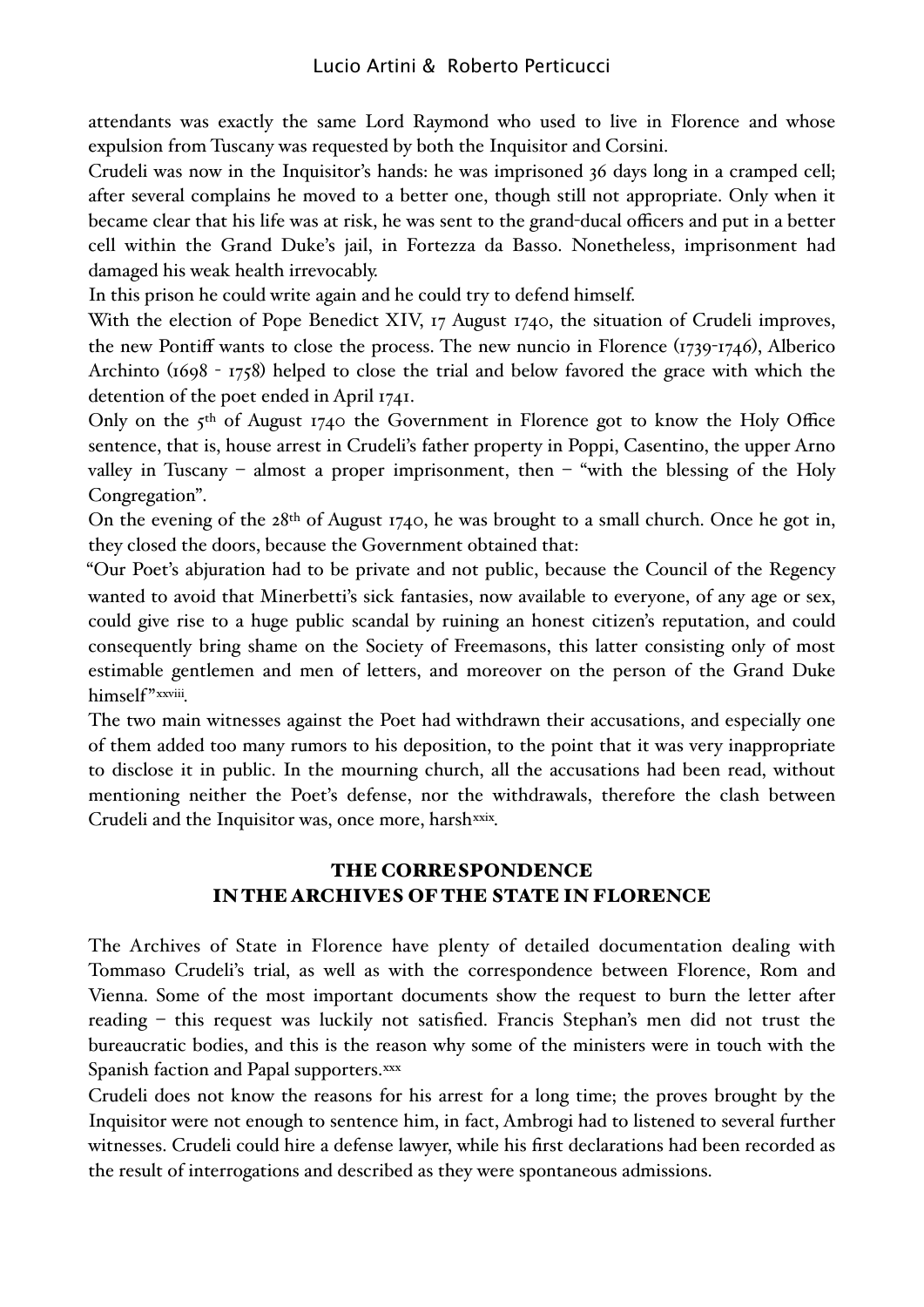Although the main accusers withdrew, claiming that they had been forced to do so and cheated, the Poet was anyway sentenced. The correspondence among the Ministers of the Council of Regency and with Vienna was continuous. The British Resident intervened several times and the correspondence between the Inquisitor and Rom, as well as between Rom and the Nuncio (Pope's Ambassador) in Vienna, was also huge.

Here, it is not possible to analyze every letter and paper of the Archives of State in Florence tracing back to the time of the Council of Regency and of Tommaso Crudeli's trial.

Nonetheless, we believe it would be very interesting to show some sample passages, which can show the extent of the fight mentioned before, above all because its motifs will be occurring till the Second Vatican Council.

Particularly interesting is a letter of Minister Abbot Giovanni Antonio Tornaquinc[ixxxi](#page-25-2)(marquis and abbot, 1680-1764), State Secretary, in which he informs the Grand Duke in May 1739, about Crudeli's arrest, as well as about the failed imprisonments: he confirms that Cerretesi's arrest failed after the British Resident protested against it, and he therefore suggests to overlook it, since the main goal of the Roman Court was to have Stock expelled, due to his position as English spy.

Apart from the arrests, the Inquisitor asked to search Giuseppe Attias the Jew's apartments in Leghorn, where "he suspected they might find bad books", aiming to attack once more the Jewish community in Tuscany by undermining a leading figure in Leghorn.<sup>xxxii</sup>

Due to his knowledge, Attias was a highly respected Jew, he was maybe the most estimable Jew in Tuscany, honored by Grand Dukes with many privileges, among which to be the only Israelite in the Grand Duchy to possess a sword and club. Leghorn Harbor richness was derived from the big flow of people of any origin arriving there and sharing a mutual toleration in religious matters; the Inquisitor's action would have alienated merchants and trade[xxxiii.](#page-25-4)

Nonetheless, the Pope, his Nuncio and the Inquisitor also sent letters from Rom and Florence to Vienna: in the folder 340 of the Archives we have found a copy of the letter sent by the "Court in Rom" to the Nuncio in Vienna – the letter had to be delivered to the Duke, who, at that time, besides succession issues and the war against the Turks, had to deal with Roman Court's goals[xxxiv.](#page-25-5)

This is a copy of a letter dated 8<sup>th</sup> of August 1739, in which no signature had been left, though probably it can be attributed to the Pontiff himself or to a person very close to him[.xxxv](#page-25-6) The Grand Duke is accused of being responsible for many circumstances: first of all, the failure of some arrests as planned by the Secular Power. Moreover, the Duke was criticized because of his will of including some Commissioners into the Inquisition Court, as Venice already did, to better check the Office attitude<sup>xxxvi</sup>, maintaining that the Pope was also concerned about the situation<sup>[xxxvii](#page-25-8)</sup>.

A trial only against Crudeli was not enough, since Freemasonry was considered as a "poisonous plant" to be eradicated[xxxviii.](#page-25-9)

Tuscany, based on its condition at that time, was in danger of "a general infection" more than any other country.

Here is the greatest risk for Tuscany: "a general infection", namely the spread of Freemasonry in the Peninsula, unless those "criminals in terms of religion"[xxxix](#page-25-10) had not been punished.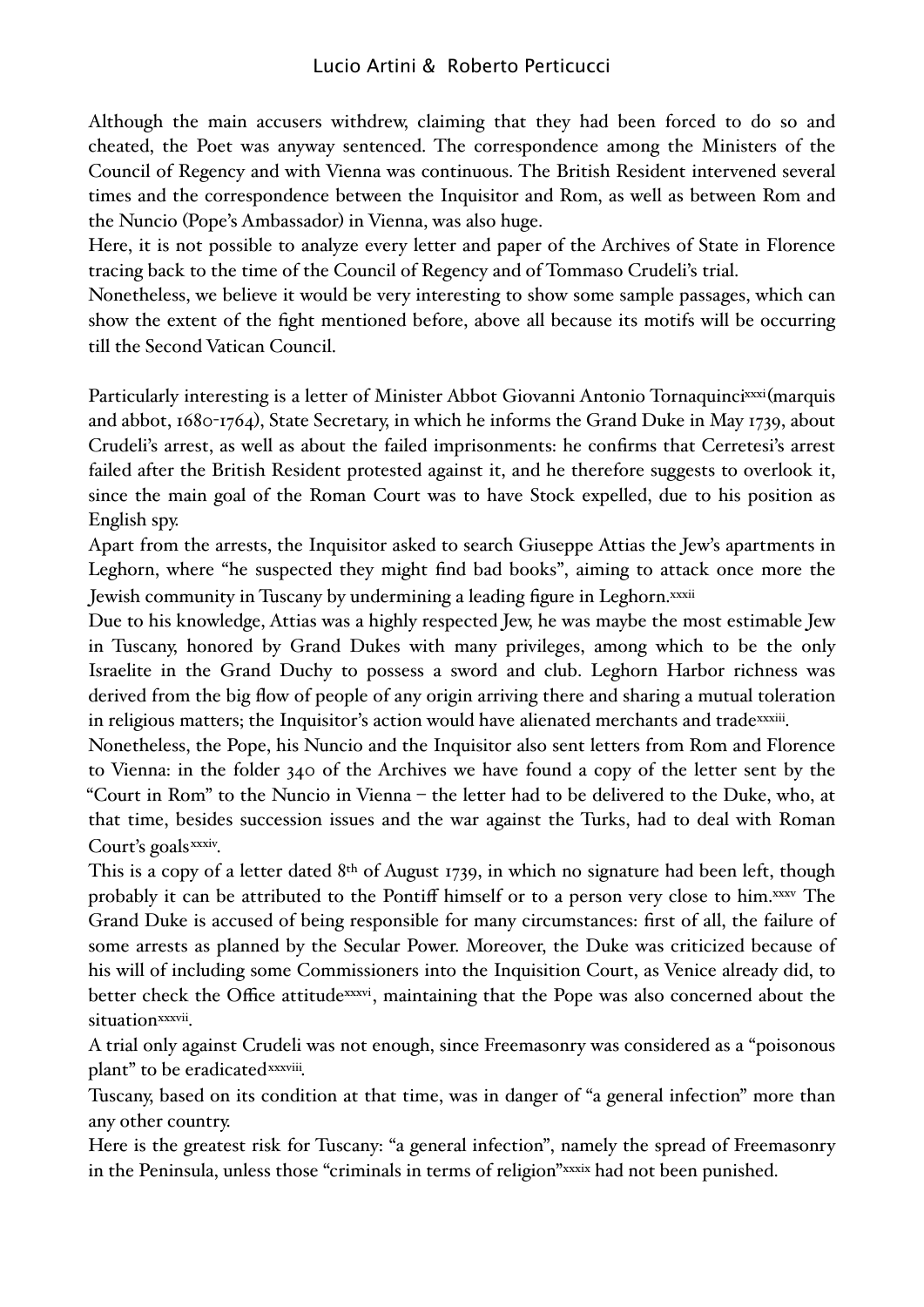Under the Roman Curia point of view, the situation is particularly serious, hence the need for a strong action at the hands of the Grand Duke.

It goes on mentioning the Poison of false dogmas and of "bad ideas", the "criminals in terms of religion"; the work, opinions and advise of its Ministers – enemies of the name of Inquisition – are then criticized. The attack on Freemasons, on the Council of Regency and on scientists and reformers is a strongest one.

The letter concludes with the demand to have a full independence of the Inquisition from secular powers.

Some other relevant letters have been written by Rucellai to Richecourt in August 1739; Crudeli's first interrogation finally revealed that the hardest accusation was indeed of being a Freemason<sup>xl</sup>.

Rucellai goes on saying that it was necessary to inform the Grand Duke about that, since Freemasonry never tackled catholic religion, as testified by the fact that even some Cardinals[xli](#page-26-1) joined the "society".

The Grand Duke was the only one to know the real reasons why the intervention of the secular arm was requested, therefore Rucellai wanted him to be informed about the last events, in other words, about Crudeli's imprisonment because of his membership in Freemasonry and about the spread of the idea that Freemasonry was a heretic organization<sup>[xlii](#page-26-2)</sup>; Ministers are concerned about a proper smear campaign organized by the Jesuits, the Inquisitor and their supporters.

If they could prove that the Grand Duke and the governmental authorities in Florence joined Freemasonry, the subjects of the Crown would have not been bound to obey any longer and this could affect irreversibly political authorities' power, as already happened in the past to Frederik II (1194-1250, Frederick II of Swabia, Federico Ruggero Costantino di Hohenstaufen was King of Sicily, Duke of Swabia, King of the Romans and then Emperor of the Holy Roman Empire and King of Jerusalem) other sovereign.

Crudeli and his family insisted that the trial should take place soon; when the poet was brought in front of the Inquisitor, the latter used Crudeli's words as a pretext to start from the questions he was interested in (45 questions), namely questions about Freemasonry to get a full admission[xliii](#page-26-3).

The Inquisitor wanted the Poet to provide further proves of his guilt himself and, at the same time, to find an excuse to proceed with other arrests and with the attack on the Ministers of the Regency. The Poet, even though very weak, could still cope with it with clear mind and could face up Ambrogi, without cheating his Lodge Brothers through false admissions and accusations, aiming to better his condition.

The Inquisitor wanted to find out which topics they were dealing with, in particular, what the English were taking care of, and Florentine people attitude.

Crudeli affirmed that Florentine people were few and seldom present, because all reunions were held in English, a language which most people did not speak.

In one of his letters to Richecourt from the 26<sup>th</sup> of August 1739, Rucellai stresses that "Freemason Society is no secular thing" and therefore, the Church, as well as the Inquisition, cannot be part of it, and this is the reason why they did not publicly disclose a subject's excommunication and imprisonment, since it could have been an attempt on the Sovereign powers[xliv.](#page-26-4)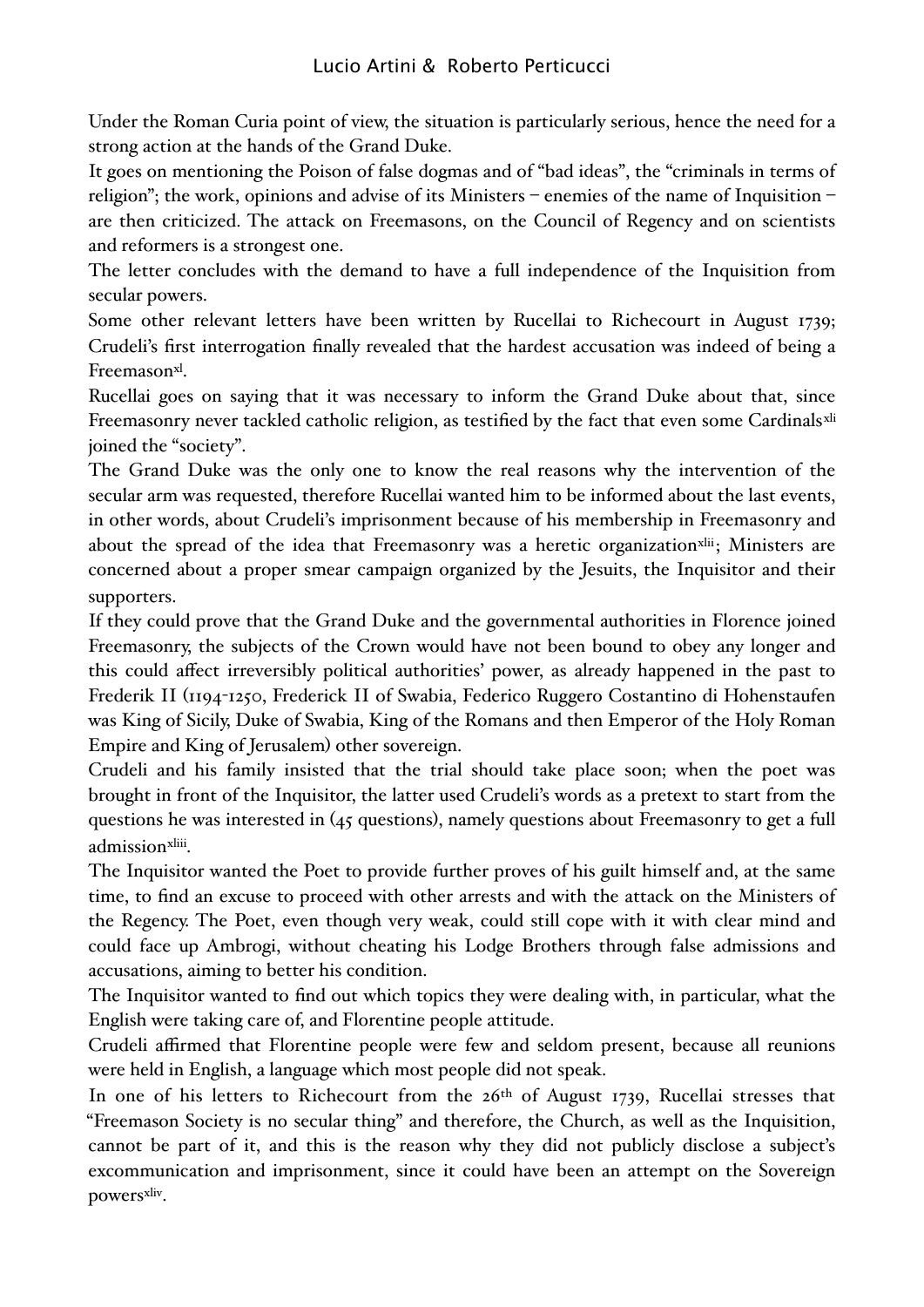The Minister also points out that "it is very remarkable" that the Papal Curia chose Tuscany to hold this hard trial against Freemasonry, despite many members of "that society itself" were subjects of the Pope in Rome. Corsini made a conscious choice, whose reason was Leghorn Harbor: "Leghorn gets many advantages from England" and Rome does not like it.

Leghorn had a special laws in favor of trade and there lived a large Jewish Community, attacking the English and the Jews in Leghorn meant to undermine its port and to favor the port of Ancona that was in the State of Church.

The news about Crudeli's arrest spread worldwide and was in fact released "on several ultramontane journals".

However, if his trial and imprisonment had not come to an end, Crudeli could have died in the dungeons of the Holy Office[xlv](#page-26-5).

### PERSECUTION GOES ON: THE STATE OF HEALTH

After Crudeli got released, he spent 4 years as an invalid and finally died on the  $27<sup>th</sup>$  of March 1745 in Poppi; Sbigoli comments: "This is how, at the young age of 43, one of the most clear and brilliant minds of the first half of Eighteenth Century in Tuscany, died"[xlvi.](#page-26-6)

In Poppi, where he served his sentence, he had to cope with two serious issues: first, his state of health got worse because of a very cold winter and, second, the vicarious Foraneo, from the Holy Office, Padre Cocchini, who started to "torture" him with frequent visits, asking for a "mallevadoria" (guarantee) of one thousand scudi. Nevertheless, Richecourt, who was constantly fighting against the Holy Office, suggested him not to contribute the mentioned amount. Not even in Poppi, Crudeli could have some rest. His house and the local church were really close to each other, only a narrow street and a square divided the two buildings. It was definitely very easy for the vicarious to go by walk to the Poet and bother him.

These events are luckily documented in the papers found at the Archives of State in Florence, where we can see the letter written by Crudeli's friend, Corti, to Richecourt, informing him about the vicarious; the letter was written on the  $3^{rd}$  of September 1740 $x^{\text{hvi}}$ .

The torment goes on, even after the sentence, until his liberation, though impeding him to take care of his health issues, which were getting worse and worse because of imprisonment.

We would like to focus now on Crudeli's health state, which had been well described in one of the essays published in the above-mentioned Booklet of the G.L.R.I[.xlviii](#page-26-8)

According to our source, the Poet had tuberculosis and bronchial asthma. The disease arose in 1735, the booklet quotes a letter written by Crudeli himself to a friend in Bologna, Tommaso Perelli, where the description of the events and symptoms can serve to understand his disease development: a fever caused by hemorrhoids and a consequent septic fever show a serious clinical picture.

This fever weakened Crudeli's health and immune system; from his general weakness derived "quite certainly" a bad tubercular infection. The tuberculosis bacillus is stronger in immunocompromised patients, otherwise it can remain stable for years within a primary nucleus (a sort of calcified lump), without giving any effect.

In 1700 there were no effective medicines to cure this kind of infection. Only a healthy lifestyle, an appropriate diet, fresh air and a good personal hygiene could help defeat the disease.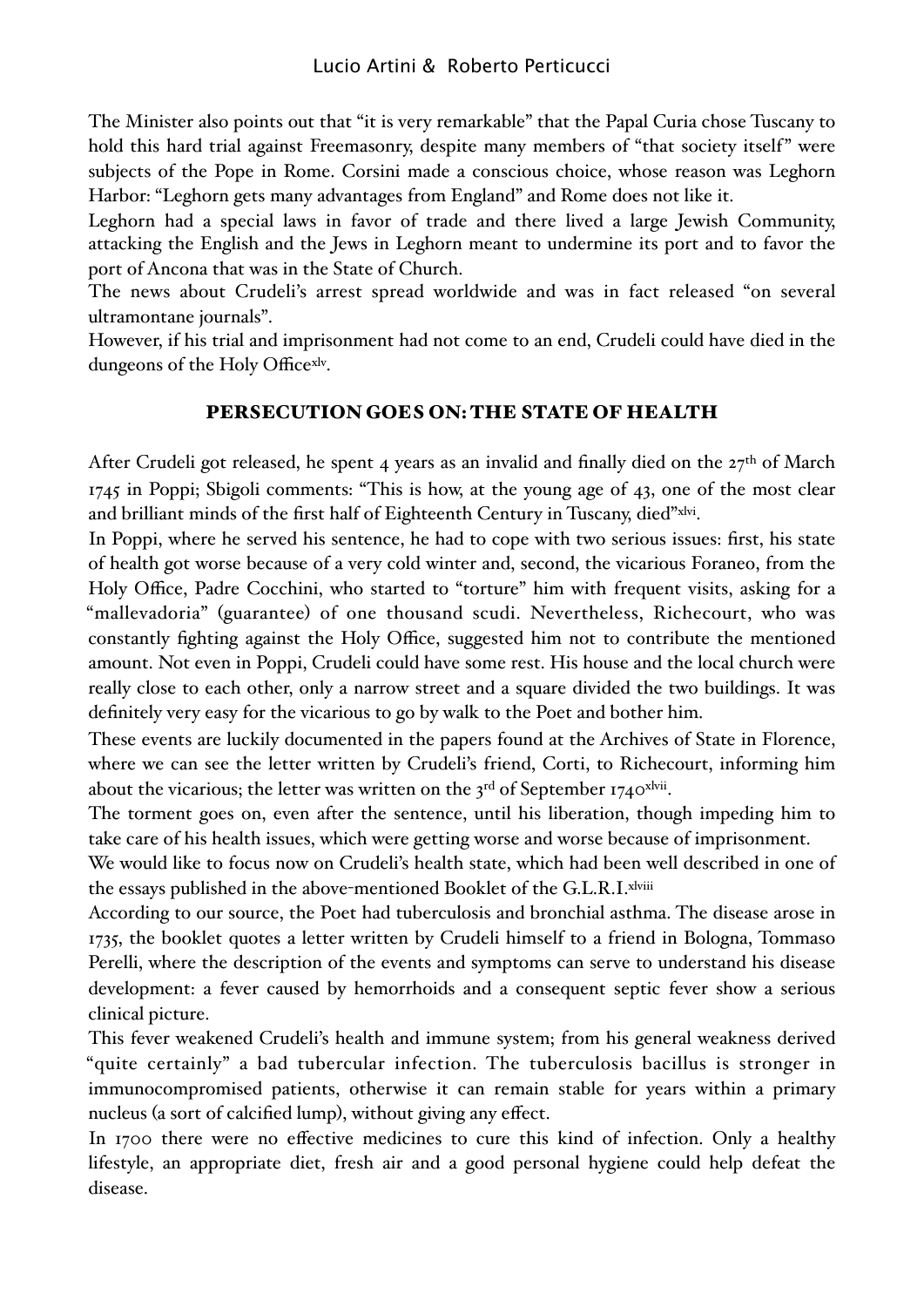Thus, the imprisonment was contraindicated for a person in his condition, especially if detention was to be spent in such a disgusting cell, as mentioned before[xlix.](#page-26-9)

In May 1740, after his state of health got worse and worse, he could get the permission to move to Fortezza da Basso jail and to spend his detention in custody of the Duchy.

Even after the sentence, he was given no opportunity to take care of his health, since he was relegated in too a cold location, Poppi, his hometown with its too rigid climate (Poppi is a small town in the mountains, very cold in winter). Due to his bad health state he asked for the permission to move to Pisa, without any success, until the intervention of two local doctors, the first one in Poppi<sup>l</sup> and the second one in Bibbiena, another small town in Casentino<sup>li</sup> Valley. However, after much insistence he was at least allowed to move to Pontedera near Pisa, a village close to the Tyrrhenian Coast, though devoid of hospitals.

In April 1741, thanks to the new Papal Nuncio in Florence and the new Pope Benedetto, the grace was granted to Crudeli, who returned to being free in Florence, recovering the ancient relations with the British Resident and Florentine intellectuals.

Crudeli was finally free to move and reach Florence, where he could meet his old friends and Brothers at the Lodge. At this point his health was unluckily too compromised and Crudeli died on the 27<sup>th</sup> of March 1745 in Poppi: a last offence to his memory was then the burial of his body in a mass grave, as described in the booklet from the Tommaso Crudeli N. 21. Here is a quote of the historian Roberto Gervaso: "He could not even receive a proper burial, since he was thrown into a mass grave at San Fedele Abbey, a last outrage to the first Freemason who was victim of one of the most monstrous intolerances: the religious one<sup>"[lii](#page-27-1)</sup>.

The Church controlled hospitals and cemeteries and a heretic could not be buried in "consecrated ground", just as those who belonged to the evangelical churches.

Further issues occurred even after his death; Doctor Nello Fontepiani wrote that: "The first selection of Crudeli's poems was published in 1746 in Florence (although the edition was published under a Neapolitan Publisher's name) and it contains 19 poems dedicated to Orazio Mann", an English Ambassador. The influence of the List and of the Inquisition<sup>liii</sup> affected the destiny of his literary work, too.

What did the Inquisitor want know about the Freemasonry?

We believe it is interesting to report the 45 questions Crudeli was asked. We find these questions in a letter dated 18 August 1739, with which Minister Richecourt recounts the events at the Grand Duke in Vienna - enclosure is a list of 45 questions With the authorization of the Florence State Archives - Concil of Regency - File 339 - papers 56/62 - front and back:

1 Who was the Minister

2 The name of the official

3 What is a freemason

4 How the new freemason is allowed entry

5 How to make an invitation to participate

6 What is the cost [of membership]

7 What is the colour of the gloves

8 If the bandage is compulsory

9 Which metals members are asked to leave behind

10 How the Council is organised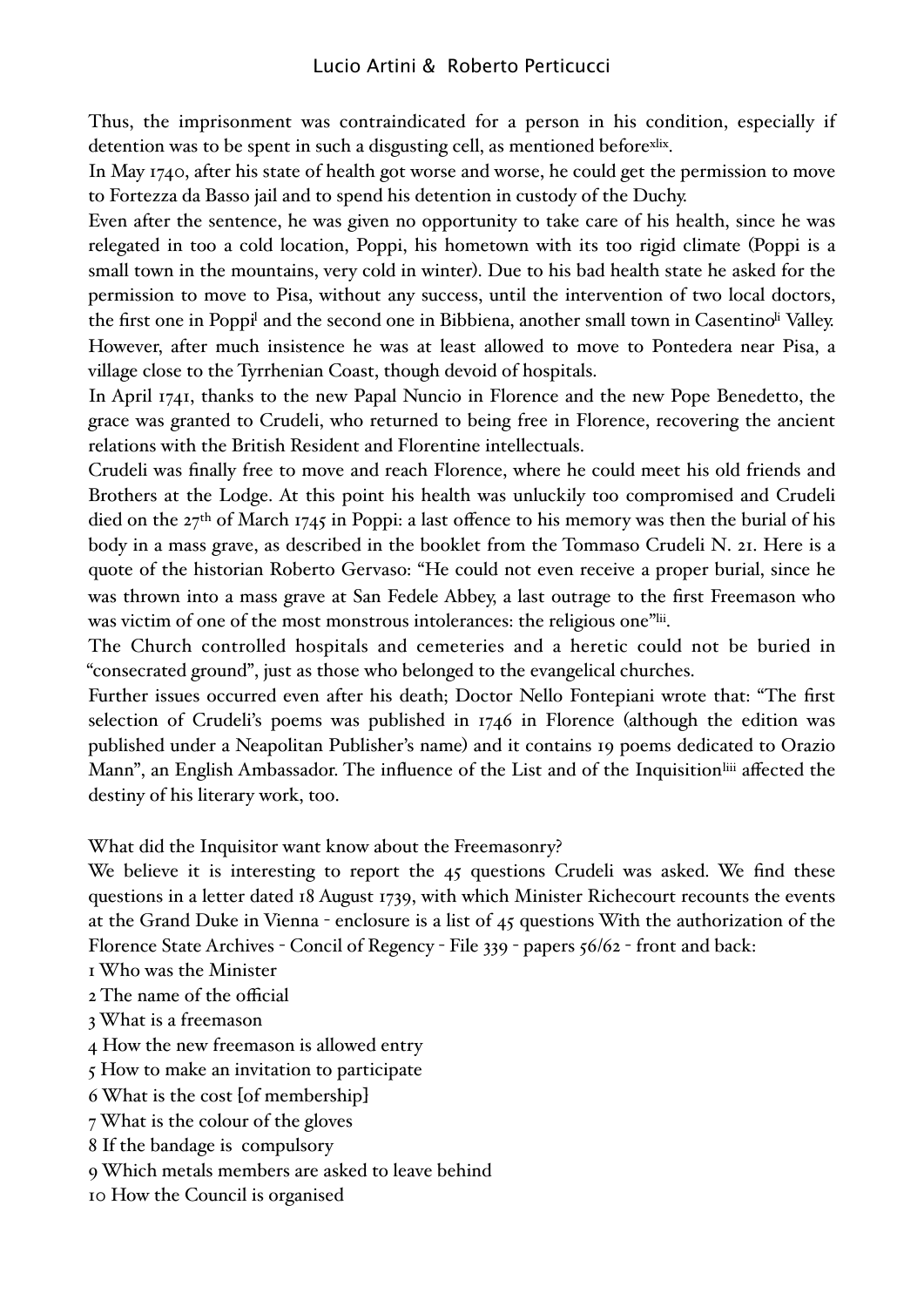11 If the one who speaks inside [the Lodge] is the Master

12 What is the figure marked with chalk on the ground

13 How many light sources are there

14 How the lights are arranged

15 What the lights are placed on

16 Where the Master sits

17 What the oath is sworn on

- 18 What is the book one swears on
- 19 The meaning of the words of the oath

20 What uniform or sign is given to the new freemason

21 If there is a formula for the oath

22 Summarise the oath

23 If there is any obscene language

24 If there is anything else

25 What is discussed at the table

26 Tell us the names of Florentines

27 Tell us the names of the English

28 What is the total number of freemasons

29 Who was the Master when he joined them

30 How long has it been since he joined

31 How many Masters changed

32 How long since he was introduced in this circle

33 Who was the founder

34 How many were there when he joined

35 The number and the names of Florentines at that time

36 Again, the number of English members at that time

37 How long had Freemasonry been established by the time he joined it

38 Where is the Freemasons' house

39 Its exact name...

- 40 The names of the Grand Masters
- 41 What the day the meeting is on

42 If after the meal, when the lights are lit, one speaks against Deus aut Divinam Scentiam

43 Whether he knows if, or heard others say that in Florence or elsewhere there are other such conversations

44 Why women are not allowed in

45 if the English leave the table all together ... and Crudeli replied "not all," then the Inquisitor replied "I heard that in Germany .... "

With Crudeli's trial,the Church managed to stop the activity of the Lodges in Tuscany, except in Livorno where a consistent presence remained.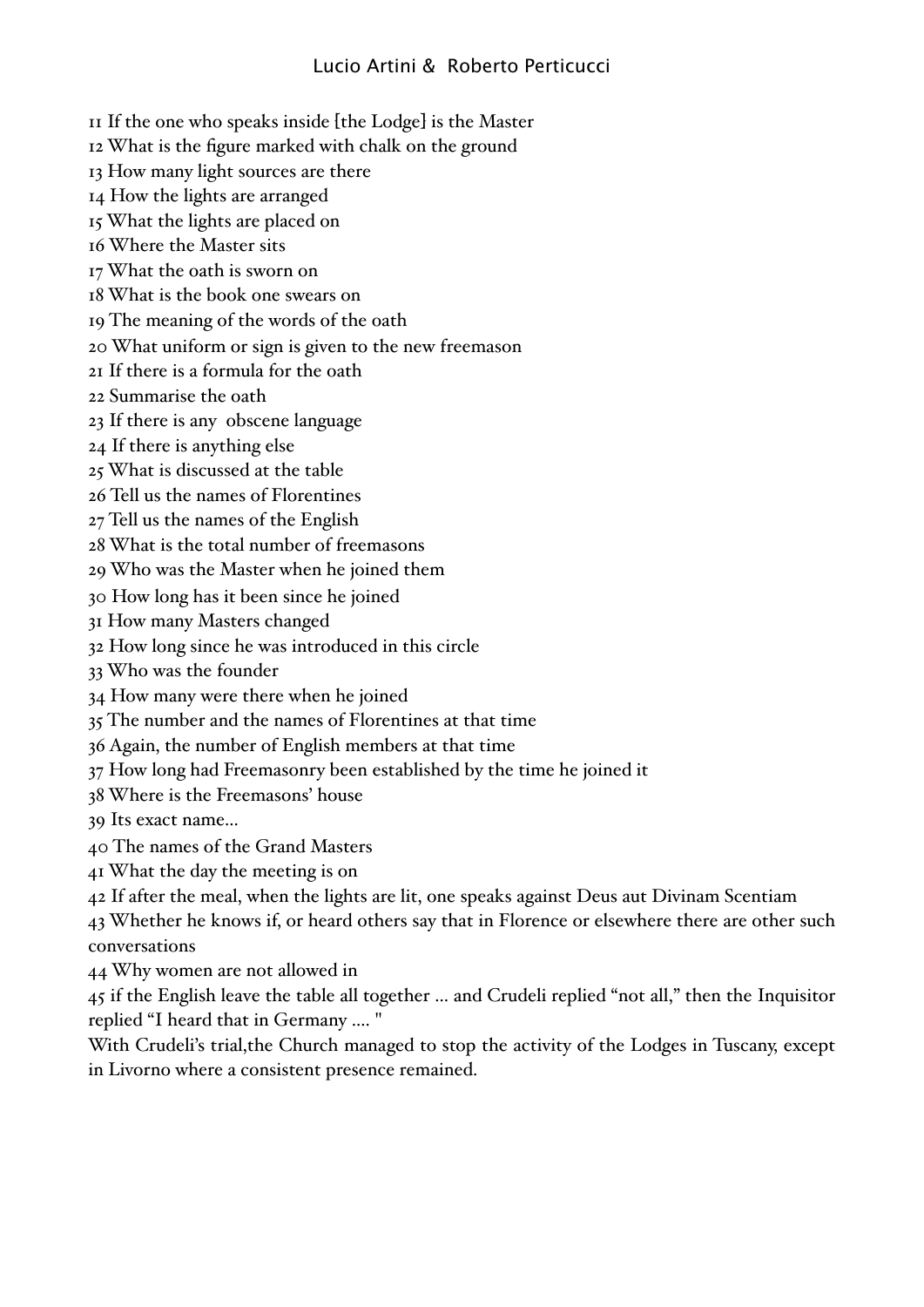#### BIBLIOGRAPHY:

1) Baron Ludwig von Pastor, "Storia dei Papi nel periodo dell'assolutismo" [*History of the Popes*], Rome 1933, "Compilata col sussidio dell'Archivio Segreto Pontificio e di molti altri Archivi" – Volume XV.

2) Carlo Francovich, "Storia della Massoneria in Italia - Liberi muratori italiani dalle origini alla rivoluzione francese" [*History of Freemasonry in Italy*], Scandicci, La nuova Italia, 1989.

3) Niccolò Rodolico "Stato e Chiesa in Toscana durante la Reggenza Lorenese (1737 - 1765) [*State and Church during the Lorene Regency*] - Florence successori Le Monnier 1910.

4) Sbigoli Ferdinando "Tommaso Crudeli e i primi framassoni in Firenze: narrazione storica corredata di documenti inediti" [*Tommaso Crudeli and the first Freemasons in Florence*], Forni, Bologna 1967.

5) Loggia Tommaso Crudeli nr.21 della Gran Loggia Regolare d'Italia (GLRI), "Tommaso Crudeli - Poeta e Framassone" [*Tommaso Crudeli, Poet and Freemason*], Arezzo 2013.

 6) Corrado Barbagallo "Storia Universale" [*Universal History*], volume V della, Unione Tipografico Editrice Torinese - Turin 1957.

7) Archivio di Stato di Firenze [*National Archives in Florence*], Consiglio di Reggenza, Filza n. 339 e n. 340.

8) Library and Museum of Freemasonry, London - Italian Papers.

9) Fabio Venzi, "L'Ultima Eresia - Chiesa Cattolica e Massoneria. Tre secoli di errori tra Satanismo, Gnosticismo e Relativismo" [*The Last Heresy*], Edizioni Settimo Sigillo - 2017.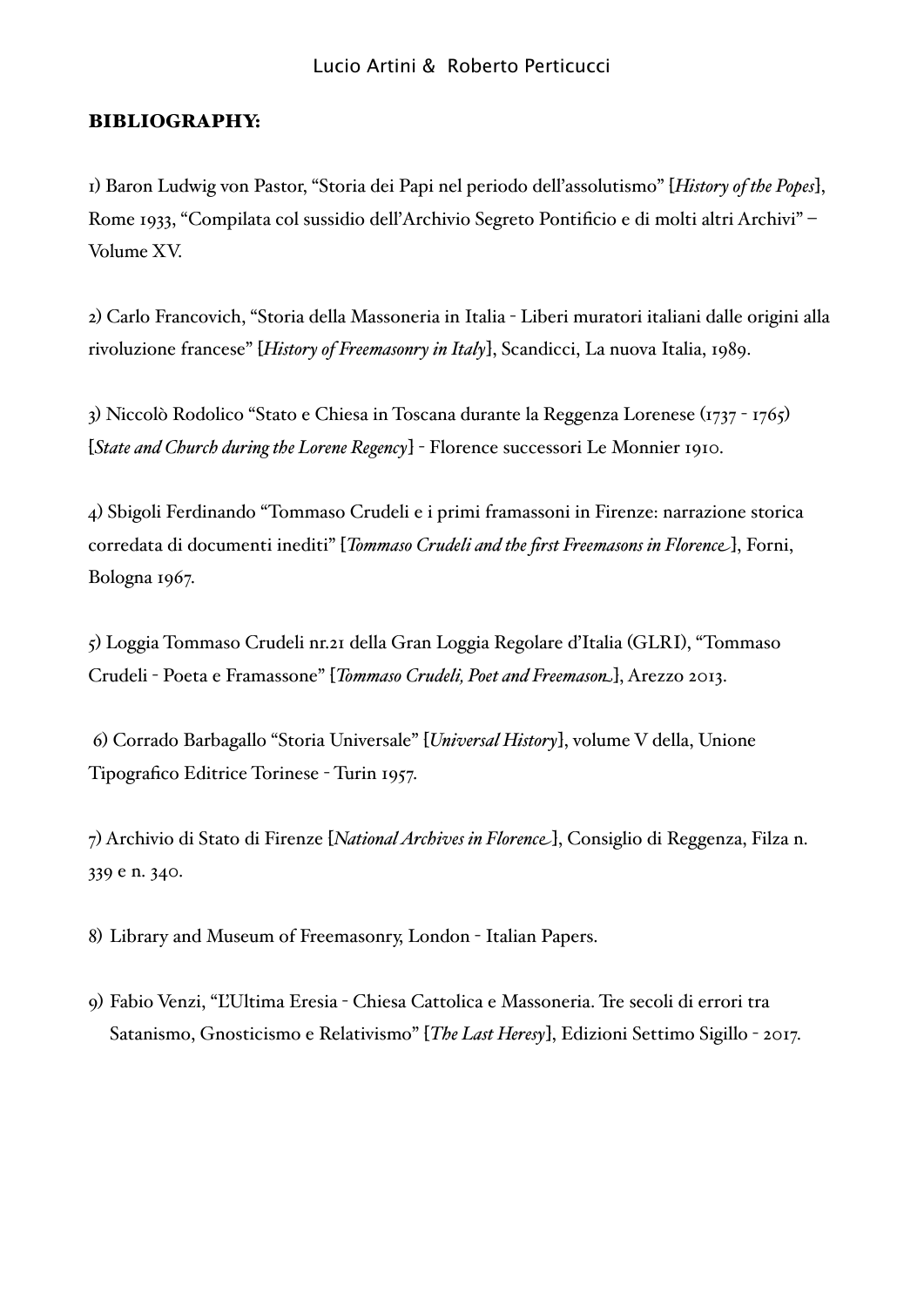### THE DOCUMENTS CONSULTED FOR THE REPORT

- Doctor Antonio Cocchi's diary, Effemeridi, august 4, 1732 and October 2, 1732. With the authorization of the University of Florence, Biomedical Library unauthorized reproductiond are prohibited. From the portal Digital Collections by the University Library System of the University of Florence at the link [http://](http://magteca-fi-ese.inera.it/unifi/opac/unifi/free.jsp) magteca-fi-[ese.inera.it/unifi/opac/unifi/free.jsp.](http://magteca-fi-ese.inera.it/unifi/opac/unifi/free.jsp)
- April 5, 1739 witnesses on what happened in the living room of Baron Von Stock Florence State Archives - Concil of Regency - File 340 papers 13,14,15 - front and back
- April 22, 1739 a ticket written by the Abbot Tornaquinci to Senator Rucellai with which he communicated the orders of the Grand Duke on the request of the Secular Arm by the inquisitor Father - Florence State Archives - Concil of Regency - File 339 papers 1, 2 - front and back
- May 29, 1739 Report by Abbate Tornaquinci to Grand Duke on the request made by the Inquisitor of Florence for the arrest of Abbot Buonaccorsi, Dr. Crudeli and Giuseppe Cerretesi .... denied for Buonaccorsi, ill, and suspended for the Cerretesi at the request of the British Ambassador, until the decision on the removal of Baron Stosch from Tuscany came from the Court of England. Florence State Archives - Concil of Regency - File 339 papers 1/5 - front and back
- July 1739, letter from Crudeli's parents, Atto Crudeli and Antonia Ducci, wriOctober tten a letter to the Grand Duke with whom they appeal so that they can learn what the son is accused of. Florence State Archives - Concil of Regency - File 339 papers 31, 32 - front and back
- August 8, 1739 a copy of a letter sent by the Court of Rome to the Nuncio in Vienna with which the Pope condemns what happened in Florence in the matter of inquisition and the innovations introduced, especially about the Secular Arm - Florence State Archives - Concil of Regency - File 340 from paper 313 to paper 321 front and back
- August (?), 1739, letter from Minister Recellai to Minister Richecourt on the interrogation of Crudeli and the real reasons for his arrest - Florence State Archives - Concil of Regency - File 339 papers 35, 36 - front and back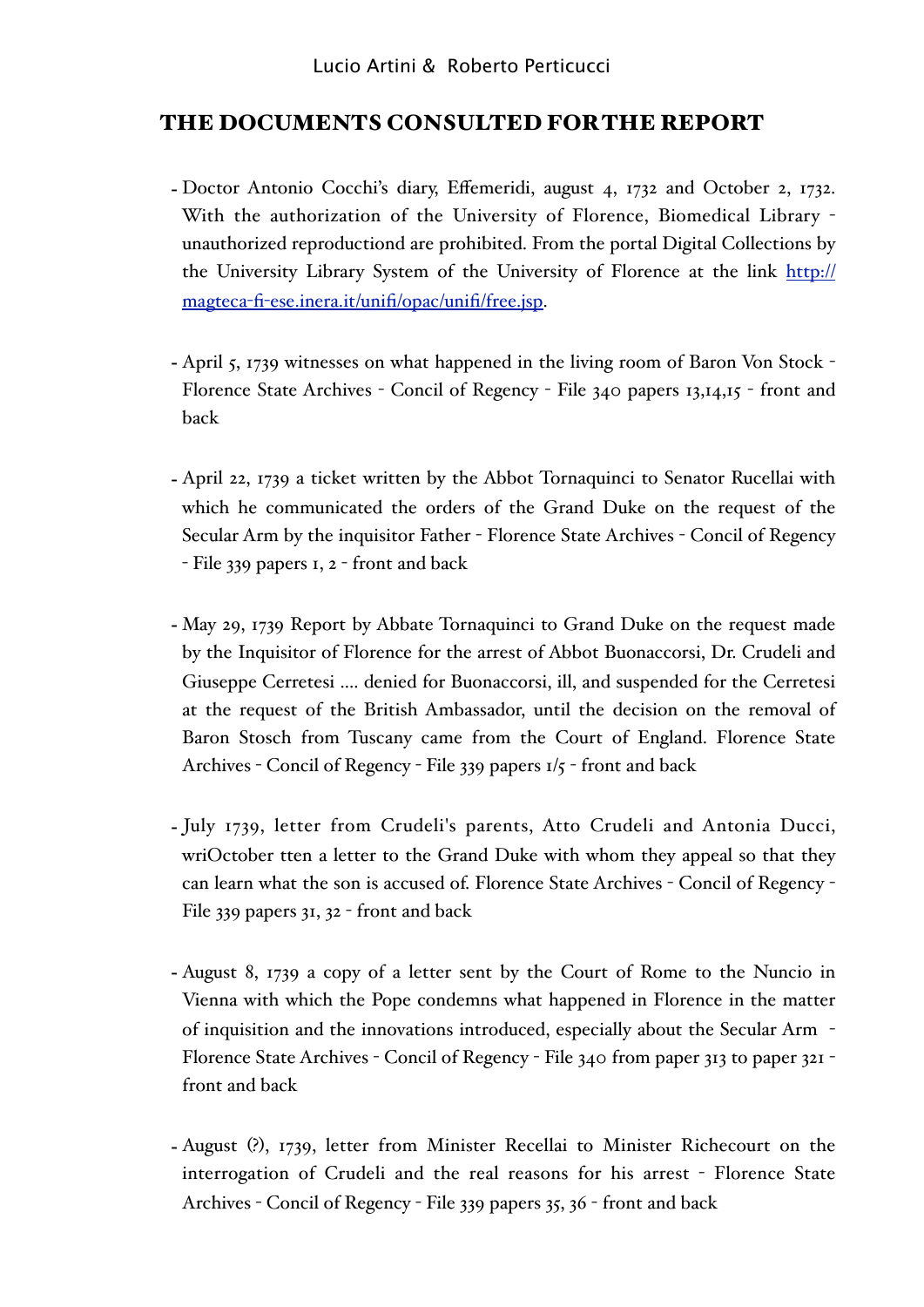- 12 August 1739 letter from Minister Rucellai to Minister Richecourt with which he reported the interrogation of Dr. Crudeli. Florence State Archives - Concil of Regency - File 339 papers 37/41 - front and back
- Undated 1739 memory concerning the request made by the Supreme Pontiff that the Secular Arm be allowed to incarcerate two offenders in matters of faith in the city of Florence - Florence State Archives - Concil of Regency - File 340 paper 333 front and back
- 18 August 1739 letter with which Minister Richecourt recounts the events at the Grand Duke in Vienna - enclosure is a list of 45 questions. Florence State Archives - Concil of Regency - File 339 papers 56/62 - front and back
- October 27, 1739 letter with which the Minister Richecourt communicates to the Grand Duke the hard way in which the dr. Crudeli in the prisons of the Inquisition. He informs the Grand Duke of the intervention in his favor of the English's Ambassador on behalf of the Court of England astonished because Crudeli should suffer so only for having attended English.. Florence State Archives - Concil of Regency - File 339 papers 1/9 - front and back
- November 30, 1739 reply to the memory presented by the Nuncio of Vienna Florence State Archives - Concil of Regency - File 340 paper 337 - front and back
- June 13, 1740 a letter from Dr. Crudeli to the Count of Richecourt with whom he thanked him for having him transferred from the Inquisition prison to the Castle of San Giovanni - With the authorization of the Florence State Archives - Concil of Regency - unauthorized reproductiond are prohibited - File 340 paper 60
- June 26, 1740 letter of Dr. Tommaso Crudeli with whom he asked the Count of Richecourt to approve a letter of thanks to the new Nuncio - Florence State Archives - Concil of Regency - File 340 paper 64
- October 3, 1740 Letter from Luca Corsi to the Count of Richecourt with whom he reports that Dr. Crudeli is constantly harassed by a certain Father Cocchini who asks him for the delivery of a "mallevadoria" (a sum of money under warranty) - Florence State Archives - Concil of Regency - File 340 paper 100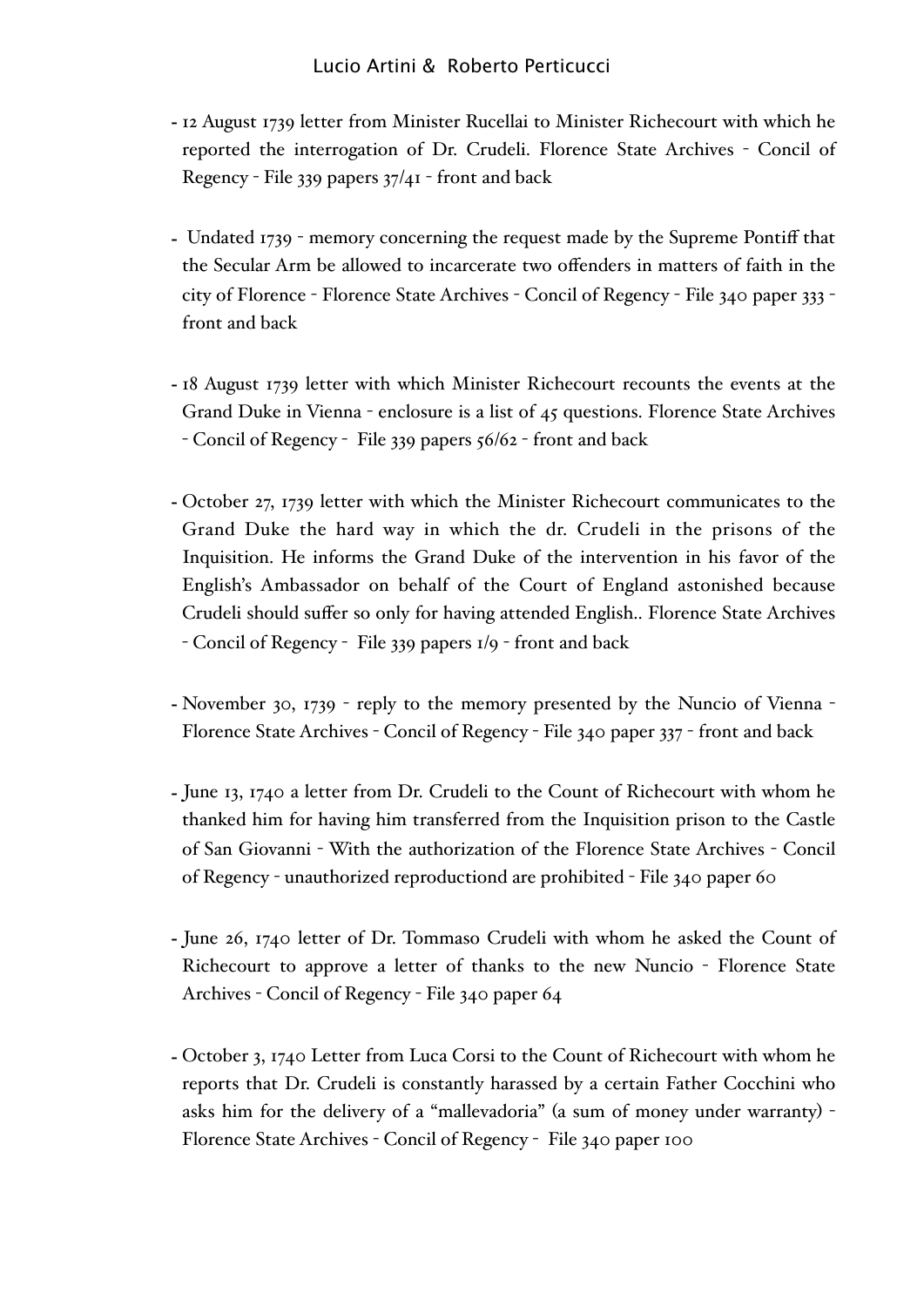<span id="page-21-0"></span>i Especially regarding Southern Kingdoms, the list in not complete; some Lodges had been founded with a strong connection to these Provincial Grand Masters, but they never got recorded in London registers, due to communication issues (mail failed to reach the receiver). Here is the full list, for your information:

"The English Freemasonry in Italy

#### **Provincial Grand Masters**:

1740 Marquis des Marches for Savoy and Piedmont; 1766 Niccolò de Manuzzi for Italy.

1770 Cesare Pignatelli, Duke of Rocca [and of San Demetrio] for Naples and Sicily; 1773 Count de Berney for Piedmont. **Italian Lodges recorded in the English books**:

First Grand Lodge: 1768 Lodge of Perfect Union N. 433 in the Infantry Regiment of His Majesty of the Kingdom of the Two Sicilies, Naples; 1769 Well Chosen Lodge N. 444, Naples; 1771 Lodge of Perfect Union N. 410, Leghor; 1771 Lodge of Sincere Brotherly Love N. 412, Leghorn; 1772 Union Lodge N. 438, Venice; 1772 Lodge N. 439 (unnammed) Verona ;1775 Lodge Saint Jean de la Nouvelle Esperance N. 479, Turin; 1778 Lodge N. 510 (unnammed), Messina; 1780 Lodge n. 525 (unnammed), Naples; 1781 Lodge of Truth N. 440, Naples; 1782 Old British and Ligurian Lodge N. 444.

Ancient Grand Lodge: 1763 Lodge N. 117 (unnammed) in Leghorn; 1765 Lodge N. 138 (unnammed) at Salutation Tavern, via Grande, Leghorn."

The presence in Rom of a self-proclaimed Jacobite Lodge is very remarkable: it existed approximately from 1730 and had been disbanded in 1738, after the publication of the Bull of excommunication.

<span id="page-21-1"></span>ii Hamill indicates the names of the most important English members: "Of great relevance in the group, were Charles Sackville, Earl of Middlesex (later Duke of Dorset); Robert, the second Lord Raymond (Grand Master at the First Grand Lodge, 1739); Doc. Martin Foulkes (President of the Royal Society, Dep. Grand Master, 1724-25); Lord Montague; Sir Horace Mann; and probably Horace Walpole."

<span id="page-21-2"></span>iii "Actually, among all the serious reasons for the above-mentioned prohibitions and condemnations, as listed in the Constitution, **there is one that allows people, belonging to different religions and sects, to gather in those Societies and Groups; it is now clear how dangerous it would be for Catholic Religion"**.

<span id="page-21-3"></span>iv In the 18th Century, economic progress, scientific and cultural discoveries brought many sovereigns to modify and improve living conditions of their subjects, as well as to try and make the administration more efficient and to invest on economic development. In Italy, but not only there, the Catholic Church had a huge amount of interests, goods and resources. The management of these resources was though static and no longer productive. Enlightened kings ended up fighting with the Catholic Church, because it was opposing the reforms which were supposed to implement agriculture and economy in a rational way. Freemasonry also contributed to this cultural clash, but its support necessarily stops because of French Revolution and "Restauration", through which the strong bond between Kings and Catholic Church was re-established.

<span id="page-21-4"></span>v Niccolò Rodolico, *Stato e Chiesa in Toscana durante la Reggenza Lorenese (1737-1765)*, Firenze, successori Le Monnier 1910.

<span id="page-21-5"></span>vi As explained by Nicolò Rodolico, Clement XI and Clement XII "had supported, without any success, the enemies of the Empire" and kept on supporting them even after 1738, when Francis Stephan arrives in Florence: "There will be reasons even later for Francis I to direct his aversion to the Court in Rom and to the Bourbons in Spain and in Naples, who were trying to get him out of Tuscany ", op. cit. p. 148.

<span id="page-21-6"></span>vii The foundation of the "**Perfect Union**" Lodge dates back to that time. We can learn about it thanks to the Archives in London; one of the first notes shows this reference: «Perfect Union Lodge. Authorized on the 2nd of December 1768 with number 433 at Infantry Regiment of His Majesty of the Two Sicilies. It was then assigned the numbers 368 (1770), 283 (1781) and 237 (1792). It was recorded until 1813, even though it united with the National Grand Lodge of Two Sicilies in 1776».

In the correspondence dated 1886 between the UGLE and the Anglia Lodge in Naples, the Perfect Union is mentioned as the first constituted lodge in Italy to ask for English recognition. In the same year, the Perfect Union Lodge is then named Capitular Lodge. The Anglia Lodge was recognized by the Supreme Council of Scottish Rite in Turin through the above-mentioned Union Lodge and afterwards allowed to work in English using the English Rite:

"NB The Capitular Lodge Perfetta Unione was first constituted in the year 1728 under warrant from the Gr. L. of England as result from the report of the Trial of its members guilty of Freemasonry, before the Neapolitan Tribunals - existing in the state archives in Naples - it is believed to be the first Lodge regularly constituted in Italy".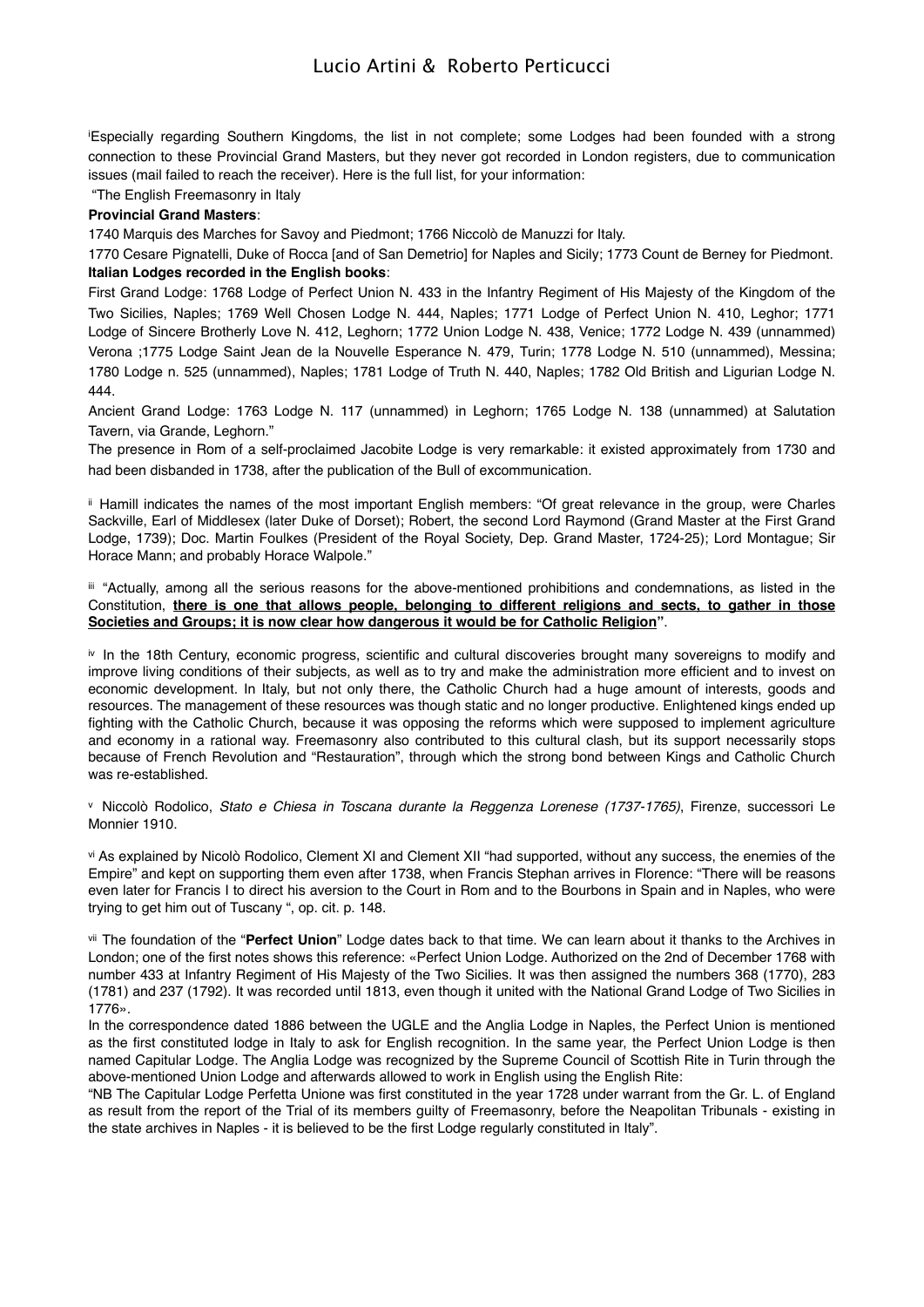<span id="page-22-0"></span>viii The clash between Tories and Whigs was decreasing and so was the one between new and old rich. Whigs lost their peculiar democratic foundation by distancing themselves from the middle class they stemmed from. At that time George I was King and since he came from Hannover, he could speak a bad English and knew very little about England. He was rather bound to the German area he left. These factors had facilitated a certain decrease in the power of the Crown and, consequently, supported the constitutional and parliamentary government success, as the Revolution in 1688 did. The increasing welfare had stopped religious fights; the English were fed up with conflicts and sects; even Voltaire, in his *Letters sur les Anglais*, remarks that all religions were welcomed in England and could finally coexist.

Although only the 20% of English population was not practicing Anglicanism, relationships were good, as testified by the co-existence of different beliefs within Freemasonry and its abstention from dealing with political or religious matters, this being a field of open discussion, tolerance, studies and research.

Religion was no longer a conflict ground, therefore when the Stuarts, supported by Pontiff and French troops, tried to gain back the Crown, the 20% of Catholic subjects did not join them; the action was joined by Scots, who wanted to promote their independence.The famous Battle of Culloden was the final confrontation of the last Jacobite rising of 1745: on 16 April 1746, the Jacobite forces of Charles Edward Stuart (the Young Pretender) and France troops were decisively deffeated by loyalist troops. Charles Edward Stuart arrived in Scotland in 1745 incite a rebellion of Stuart sympathizers against the House of Hanover.

<span id="page-22-1"></span>ixSbigoli Ferdinando, *Tommaso Crudeli e i primi framassoni in Firenze: narrazione storica corredata di documenti inediti*, Forni, Bologna 1967, p. 12-13. In his book about Crudeli's trial, Sbigoli explains (page 53), that under Cosimo III, father of Gian Gastone, most of powers were transferred to clergymen:

"…within fifty-three, Tuscany became a huge monastery; Jesuits became lords of conscience and soul of all the subjects; families could no longer live in peace; sciences had been ignored or persecuted; State funds got thrown into frivolous wastefulness and given to deceivers. Punishment became a frequent entertainment; you could be sent to jail for any irrelevant reason, like haunting pheasants or making love, bypassing the priest's prohibition…Some flagellated themselves out of fanaticism with branches or disciplines; some, following the example of his brother the Cardinal or of the Grand Duke's children, gave themselves up to lecheries in secret; some others, clever and evil, took big advantage from the Prince idiocy and vanity by pretending to be a saint or a convert".

<span id="page-22-2"></span>x Ibid., p. 14-15. From Sbigoli: «…times were not right for this Reform; nonetheless, it could be affirmed that he prepared it somehow». His biggest merit was however to have promoted toleration under a cultural point of view and to have offered the premise for the return of many intellectuals, who like him studied in Pisa».

<span id="page-22-3"></span>xiSbigoli reports that, in Bologna and in Naples, the situation was taking a similar turn to what was happening under Cosimo III's realm: in Emilia it had been established that nobody «could become a doctor, unless he make the oath of observing Aristotelian theories in the future», while in Naples «the Senior Clergy and Spanish Governors issued some more serious threats […]». It was indeed «a triumph in the name of Aristotle and thanks to the Jesuits». A certain Father Neri, in his sermons, «used to say, that if people in Pisa wished for a godly blessing, they should keep away not only from vice, but also from heresies promoted at Pisa University».

<span id="page-22-4"></span>xii After Huguenots had been slaughtered in France, in the St. Bartholomew's Day massacre, and news reached in Rom, merry bells rang and people had been exhorted to celebrate in the streets. Europe was fed up with religious violence and was trying to get out of intolerance. Thinkers like Locke were indeed supporting tolerance. In my daughter's History textbook Locke's work *A Letter Concerning Toleration* has been quoted: «Since you are pleased to ask my thoughts about mutual toleration among Christians, I answer briefly that I regard toleration to be the chief distinguishing mark of a true church. For although some people boast of the antiquity of places and names or of the pomp of their outward worship, others of the reformation of their theology, and all of the orthodoxy of their faith (for everyone is orthodox to himself), these claims, and all others like them, are much more marks of men striving for power and empire over one another than of the church of Christ. Even if someone has the best claim in the world to all these things, if he is destitute of charity, meekness, and good will in general towards all mankind, even to those that are not Christians, he is certainly short of being a true Christian himself». The same toleration was promoted in Masonic Lodges, to which the Church opposed through excommunications, looking back to the past; it is indeed religious toleration that aimed to build a laic State, based on written constitutions and in which secular and religious powers were meant to be separated.

<span id="page-22-5"></span>xiii From Sbigoli work: «All the opposers to this fervor of cultural renewal were supporters of the old system, first in line the Jesuits, who at that time had to face Jansenism on their same theological ground, but furthermore they also had to overcome the more open Scolopi in the pre- or para-academic educational field. If intolerance thoughts could find supporters in the Jesuits and in Paolo Ambrogio Ambrogi, or in the order of Friars Minor Conventual, in the Inquisitor and the Head of the Holy Office, the renewal party had its own stronghold in the Freemasonic Lodge». Thanks to Gian Gastone, Tuscany can get out from his father Cosimo III's obscurantism and find the way to toleration. The Prince could claim his powers on his subjects, also and above all on those conservative fields managed by the Church, such as Jesuits, Inquisition and Holy Office's influence, who were still trying to interfere in secular matters.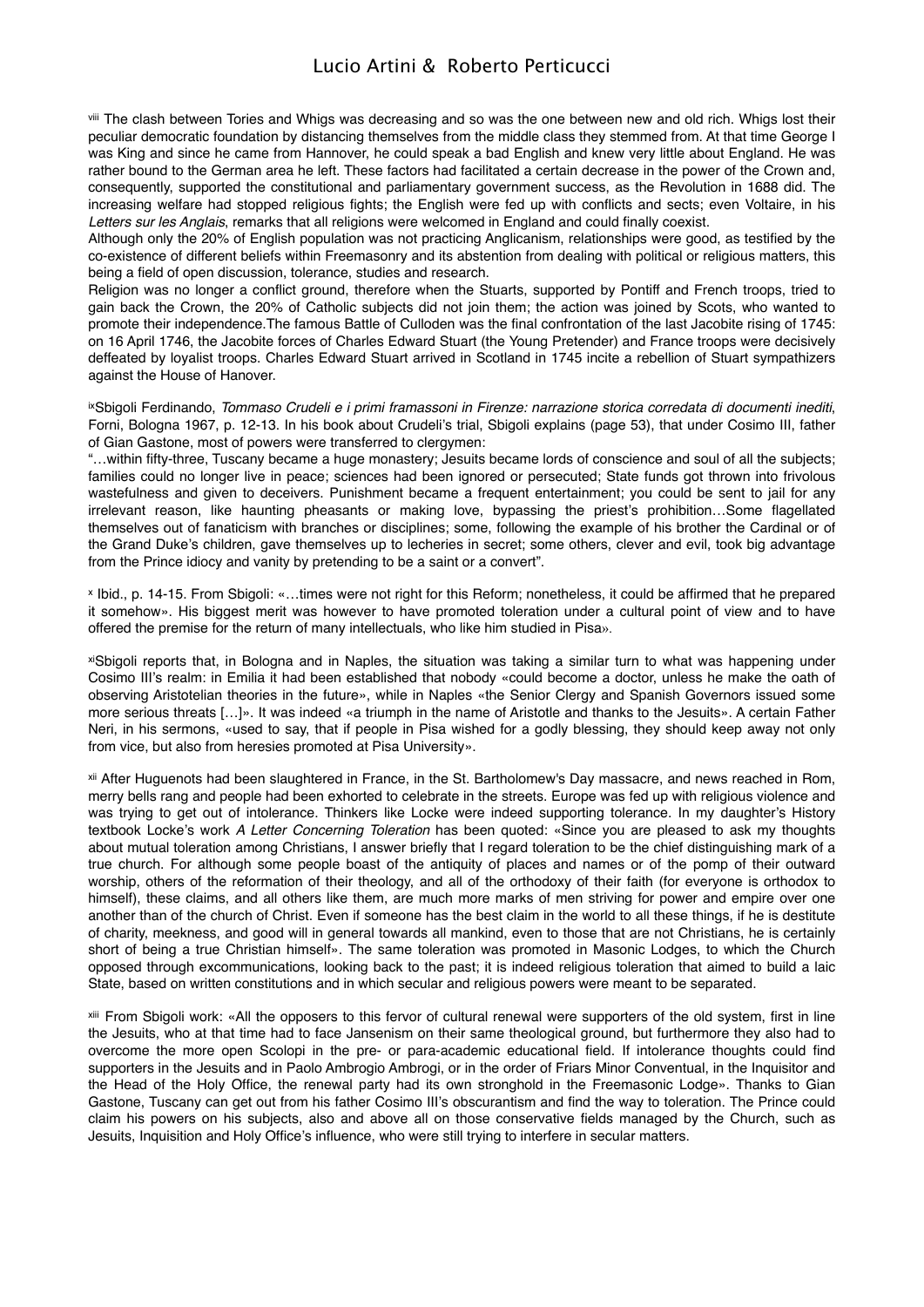<span id="page-23-0"></span>xiv Op. cit. p. 156-57, Niccolò Rodolico: «exactly at that time he wanted to act quickly against those affiliates to the sect, to unveil their heretic doctrines, about which he could gathered exaggerated information. In vain, he asked for Gian Gastone's intervention, in vain he asked the Prince for audience, in vain he reminded the Prince how serious those heresies were, his duties as a catholic sovereign and his father Cosimo III's faith. Gian Gastone had dismissed the monk with a skeptical smile and told him, with a certain malicious naivety, that there was nothing so bad about Freemasonic gatherings».

<span id="page-23-1"></span>xv Ecclesiastical immobilism involved Church resources, management and privileges and it was mostly considered as a brake on the economic development in the region. Being part of the ecclesiastical entourage could guarantee work, privileges and allowances; in return for these facilities, clergymen had to ensure loyalty and membership. Alongside with the Church, there was a pro-Spanish "party" operating on an administrative level, where many supporters of the Pope gathered.

<span id="page-23-2"></span>xvi N. Rodolico, op. cit. p. X-XI. The introduction in this book is by Giovanni Spadolini, historian and ex-president in the Italian Senate: he describes the Secretary of the Royal Right Giulio Rucellai (successor of Filippo Buonarroti 1661-1733), and Emanuel de Nay-Richecourt, Head of Financial Council in Florence and President of the Cabinet, as the true protagonists of the conflict between State and Church in the Regency period, and as supporters of the renewal of the judicial system, of public bodies and of economic development: «They always showed toleration and benevolence and stand across the scenario of a region in decay, preparing the ground for the great reforms brought by the upcoming Enlightenment. Both of them were catholic, though devoid of Cosimo III's nightmares and obsessions. Cosimo, who was ready to get rid of all artistic works the Cathedral and the Uffizi pointed out as scandalous, for fear of breaking with tradition […] and ready to impose restrictions to the University of Pisa».

<span id="page-23-3"></span>xvii Clergy's pressure used to increase during crisis periods, for instance when Charles of Bourbons Kings of Naples wanted to invade Tuscany (passing through Pontiff's territories); religious claims were a means to acquire political influence, especially since the Curie and the Corsini Family were protecting Church privileges in Florence and the interests of Bourbons, Stuarts and other pretenders to the imperial throne. Finally, to facilitate Ancona Harbor (a Papal territory) at the expense of Leghorn.

<span id="page-23-4"></span>xviii F. Sbigoli, op. cit. p. 167.

<span id="page-23-5"></span>xix N. Rodolico, op. cit. p. 174-75: «Under the name of Freemason, they are used to heretic doctrines of Deism. By naming themselves Freemasons, they aim to avoid suspicion of whoever knows the real meaning of the word Masonry, which had arisen in England to allow only harmless entertainment…».

<span id="page-23-6"></span>xx Ibid., p. 175: «…it rejects the mystery of Trinity and the principle of soul immortality, whereas it allows the sin of sodomy [...] if His Majesty aims to engage a war against the Turks to gain the Holy blessing, he should at first banish the heretics from the Grand Duchy, before acting against faraway enemies [...] ».

<span id="page-23-7"></span>xxi F. Sbigoli, op. cit. p. 168: «It seems that the Holy See had been forced to make the Nuncio come back Florence, namely not an honorable and dignifying event for his Majesty».

On one hand the confrontation concerned the substance, the ideas, but on the other hand it involves method, form: there is some criticism for the scientific method and its books and, furthermore, it is here established a system in which relevant positions, both in public field and at universities, are granted not based on academic merits or knowledge, but rather on membership.

During the Ancien Régime, belonging in the Clergy or in Aristocracy is the only thing that matters and the most efficient way to have privileges and public positions. And this is only based on membership, as it is still nowadays in Italy: Can merit prevail devoid of any belonging in Masonic Lodges or is the belonging itself to prevail on the merit?

And what about the difference between a knowledge acquired through empirical research, open and shared discussions, and the one deriving from the exegesis of "holy" books, namely an interpretation allowed by Jesuits and Inquisition? An exegesis which is connected to the concepts of membership and of income.

Moreover, income itself is seen as livelihood and not as the result of that kind of work elevating ourselves and making us independent. Privilege versus general rule. All these factors keep on influencing significantly the selection within the political, administrative and academic ruling class and they walked hand in hand with a distorted notion of Freemasonry as a place protected by a deep confidentiality, where one can easily obtain favors, immunity, positions or make business – a meeting place for "powerful people" and not for cultivating knowledge – a place which facilitates membership and does not value merits and capabilities. This sort of Freemasonry is supposed to appeal Italian big criminal organizations, as testified by several reformed criminals.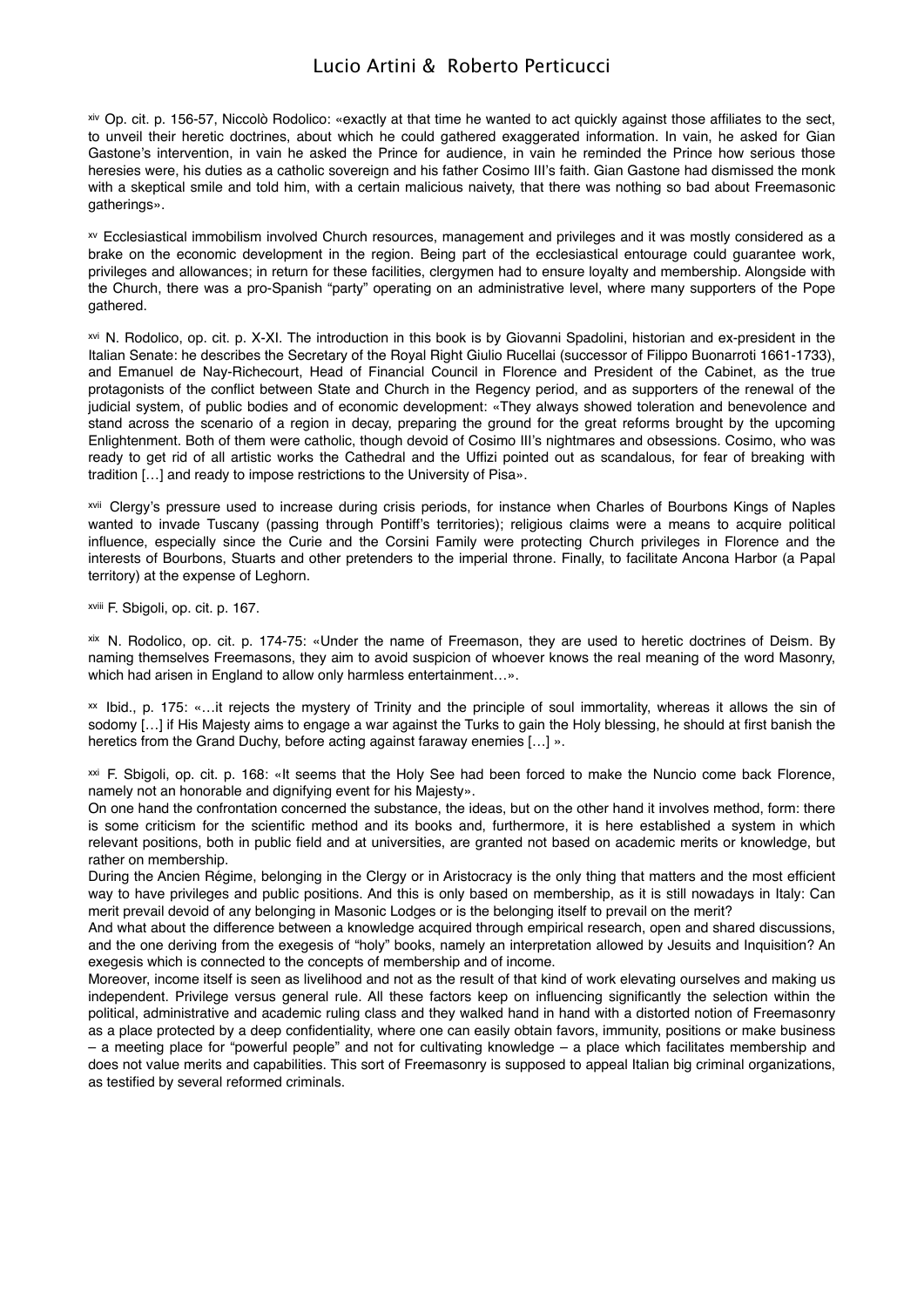<span id="page-24-0"></span>xxii On the 11th of October 1888 Adriano Lemmi, in his newsletter n. 17, addressed to "all Lodges of Italian Communion" and published on occasion of the excommunication of Freemasonry by Pope Leo XIII, reiterates Freemasonry mission of civilization. Here is a passage: «Rarely, and specifically now, I thought it necessary to listen to the words of the Supreme Head of the Order. Freemasonry – representing, **in the purest and highest sense, the third great European civilization, summarized in the free scientific and religious** thoughts – had been criticized never more than now and was never capable of inspiring such harsh and violent reactions. The more the secular fight between the enlightened and critical intellect and the blind faith nailed to dogma and words cross expands and walks towards its ending, the bigger is the helpless effort to stop human development. Those who had been defeated by time and truth insult the winners, and in their fatal and irreparable downfall, once lost their reason and powers, defame most noble achievements of science and human awareness, and furthermore, if there were any valuable contribution from them in the past, they destroy its memory through their current disgusting and greedy attitude. And this applying anywhere in the world: in our country they would like to deprive us of our right to have a homeland. The Pope, you see, dear brothers, ended up being a ridiculous pretender to our country. He affirms he would be the only one to guarantee peace and civilization – but, his Gospel alone will not do, he also needs gendarmes and Jesuits – and he curses and insults. Bishops support him, they organize conferences, meetings, pilgrimages, and underneath the religious veil are working at the grotesque machine of rebellion and parricide. When conspiration was about Homeland freedom and union, the Pope – a knife in Italy's heart – destined the bold ones to jail and scaffolds; while now, the Vatican, conspiring to separate our Homeland again, is protesting Italians self-defense and expects unbridled impunity».

<span id="page-24-1"></span>xxiii In the fascist or catholic mechanism of membership, of the knowledge authorized by the Regime, of the income bound to a knowledge subordinate to powers' interests.

<span id="page-24-2"></span>xxiv Here is Sbigoli's description of his work, p. 49: «Among them, a standing out figure, for his fanatic and impulsive nature, was Paolo Ambrogio Ambrogi, from the Order of Minor Conventual in Santa Croce, Inquisitor in Florence against heretic depravity».

<span id="page-24-3"></span>xxv In his book (p. 217), Sbigoli reports that these events caused once more a British intervention and offered the Minister of Justice – Tommaso Pelham Holles (1693-1768), Duke of Newcastle (Robert Walpole Government 1721-1742) – an excuse for a renewed protest. He wrote to the English Resident in Florence to have an update about the trial, which not only brought Crudeli to jail, but it moreover threatens "the reputation of many respectable men of the Kingdom". Mann was entitled to express to Tuscan government the discontent about this matter, since "according to British decency, it was not appropriate to keep the Poet in jail, only because he was a Freemason and had English relatives". Mann gave his message to Richecourt, who replied to have already forwarded Mann's previous "recommendations" about Crudeli, who was connected to his predecessor Faine.

Nevertheless, he expressed his surprise for the fact that the poet, without being a British subject, was so much protected by Walpole's government: «you could not imagine, that British Government would have openly taken care of his situation». Mann answered, it was due to the accusation itself to Crudeli, and to the good relations between George I and the Grand Duke. «The Grand Duke would surely anything possible to protect England's honor and decency».

See also: Archives State in Florence – Council of Regency, folder n. 339 – Letter of Minister Richecourt to the Grand Duke. The letter is written in French.

Richecourt informed the Grand Duke about the last events and about the Resident's stance, in behalf of the English Government the Earl reports what happened in Florence and about the English Government stance.

This dossier cover has the following title: "Report of the Earl Richecourt to His Royal Majesty on Doc. Crudeli's terrible imprisonment by the Inquisition and about Mann's intervention, in behalf of the English Crown, since they consider such a sentence unfair, especially if due to Crudeli's relations to English".

<span id="page-24-4"></span>xxvi Lodge Tommaso Crudeli, article published in the magazine ʻSquare' in September 1994 «A visit to Italy», p. 154-56.

<span id="page-24-5"></span>xxvii Marco Panozzi, lawyer, in his essay published on the leaflet Tommaso Crudeli Lodge 21 "Brother Crudeli's trial. Inquisition Court. Comparison with current trial systems", mentions: «In case it is not possible to find evidence of the guilt, or there are some contradictions to be solved, the convict undergoes torture. Cases in which torture was permitted were not ruled. There were simple guidelines, precisly seven instructions to decide if proceeding with torture:

The accused does not answer promptly;

There is at least one witness against a defamed person;

There is at least one serious evidence against a defamed person;

There is at an accusation of heresy against him or her;

There many serious suspicions against him or her;

Especially, in the case that all the previous points are present and there is also a witness against him or her.

\*While, in case of simple defamation or there is only one witness against a non-defamed person or a single evidence, torture is not necessary».

<span id="page-24-6"></span>xxviii F. Sbigoli, op. cit. p. 272.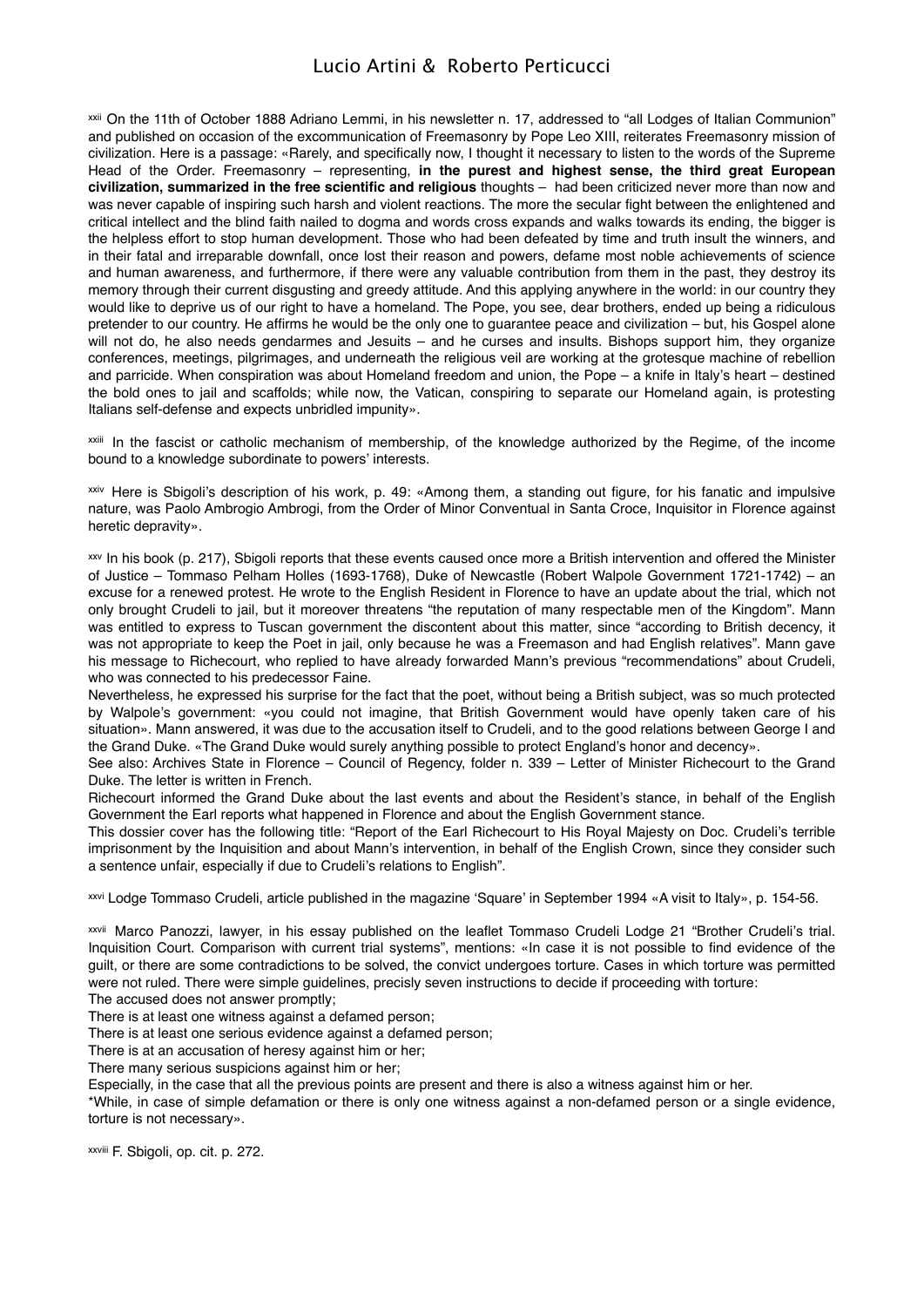<span id="page-25-0"></span>xxixSbigoli reports: « [...] Mister Crudeli, the Sacred Congregation found such a broad evidence of his guilt, that, if your health state did not refrain us, you would have been tested with torture. Nonetheless, Crudeli, who even without tortures was torn apart, could not bear such an ecclesiastical hypocrisy and did not let him finish his speech, on the contrary the Inquisitor lost his will of concluding. "My Judges are, indeed, much obliged to my illness" said Crudeli "since it was the only reason why an innocent did not undergo a severe exam [i.e. torture]; and the Sacred Congregation would have regretted so much to have tormented me, only based on a single accuser's words, especially if the accuser is a notorious fool who already asked for my mercy and forgiveness for he caused my imprisonment, shame, expenses and an incurable disease."

<span id="page-25-1"></span>xxx The Regency brought order in the areas of responsibility of departments, which during De Medici government was not completely clear and overlapped, even under the archives point of view. Only thanks to Francis I's Ministers we can go over what has happened.

<span id="page-25-2"></span>xxxi Archives of State in Florence – Council of Regency, folder n. 339 – Letters of Abbot Giovanni Antonio Tornaquinci to the Grand Duke Francis Stephan of Lorene. We requested the access to the Vatican archives to review the correspondence belonging to the two Popes, it was unfortunately denied.

<span id="page-25-3"></span>xxxii The dossier consists in a folded big page showing the text; on the cover, the archivists briefly explain what the message is about: «Report from Abbot Tornaquinci about the intention of the Inquisitor in Florence to proceed with the arrest of Abbot Buonacorsi, Doc. Crudeli and Cerretesi – the arrest was effective for the former [although Crudeli was mentioned as the second] and rejected for the two others, since Buonacorsi was sick, while Cerretesi's arrest was suspended thanks to the English Minister until the English Court's publication of a resolution ordering the removal of Baron Stosch from Tuscany».

#### <span id="page-25-4"></span>xxxiii A quote from Tornaquinci:

«The Father Inquisitor would have liked me to search the house of Attias the Jew in Leghorn, where he suspected we could find bad books; though, Earl Richecourt mentioned that this would have caused the violation of freedom and privileges, as well as the ruin for the trades in the Harbor area (facilitating in this way the goals of the Priests in Rom, who aim to increase the trade in Ancona Harbor at the expense of Leghorn), so I answered the Father Inquisitor, that this was not matching the peculiar rules applying in Leghorn […] ».

<span id="page-25-5"></span>xxxiv Archives State in Florence – Council of Regency, folder n. 340 – Letter of the Holy See in Vienna.

<span id="page-25-6"></span>xxxv Here is a quote from the notes in the dossier containing the letter:

«Copy of the letter to the Roman Court dated August 1739 and addressed to the Nuncio in Vienna, where it is shown an opposition to what happened in Florence in matter of Inquisition, namely about the latest news, especially regarding the Secular Arm, the Inquisitor asked for».

<span id="page-25-7"></span>xxxvi Ibid., « […] It was a great surprise to His Holiness that so far our requests in behalf of His Holiness to the Illustrious Grand Duke of Tuscany for the a Secular Arm support to the Court of the Holy Inquisition in Florence had not been satisfied; on the contrary, His Royal Majesty, pretending to ease the conflict, is considering to promote at first a severe new measure against the Inquisition Court itself, namely the introduction into the Holy Office of one or two Commissioners entitled by H. M. himself».

<span id="page-25-8"></span>xxxvii Rather than finding a solution, or "lowering the bar, in the territories of H. M. they are adding to the ferment with serious prejudice towards Religion and, with great regret of His Holiness», who to avoid further fights «did everything possible to please H. M., showing an unprecedented compliance to the Grand Duke», but that might be necessary in this case.

<span id="page-25-9"></span> $x$ <sub>xxviii</sub> It is written: « [...] by punishing him only, all the others' crimes would stay unpunished – cutting a single branch does not help **to eradicate the poisonous plant, which is growing its roots more and more in Florence and which is spreading the infection of most perverted ideas, moreover the cause, that is the cause of God**, should surrender, without stopping unbelievers, blasphemers committed to disgusting doctrines, degenerates who would destroy decency: basically, without putting any restriction to the evil that could spread all over the territory of H. M. and causing most serious consequences for both religion and stability, as well as for the Principality security».

<span id="page-25-10"></span>xxxix We can read in the letter: «Since Bishops had not punished those criminals in terms of religion, and the Inquisition Court was not allowed to take action against such corrupted people – it happens nowadays in Florence, as it happened in the past after the Grand Duke Gio. Gastone's death –, all the worst sins in the world will be permitted and those abominable people will commit any wrongdoing against religion».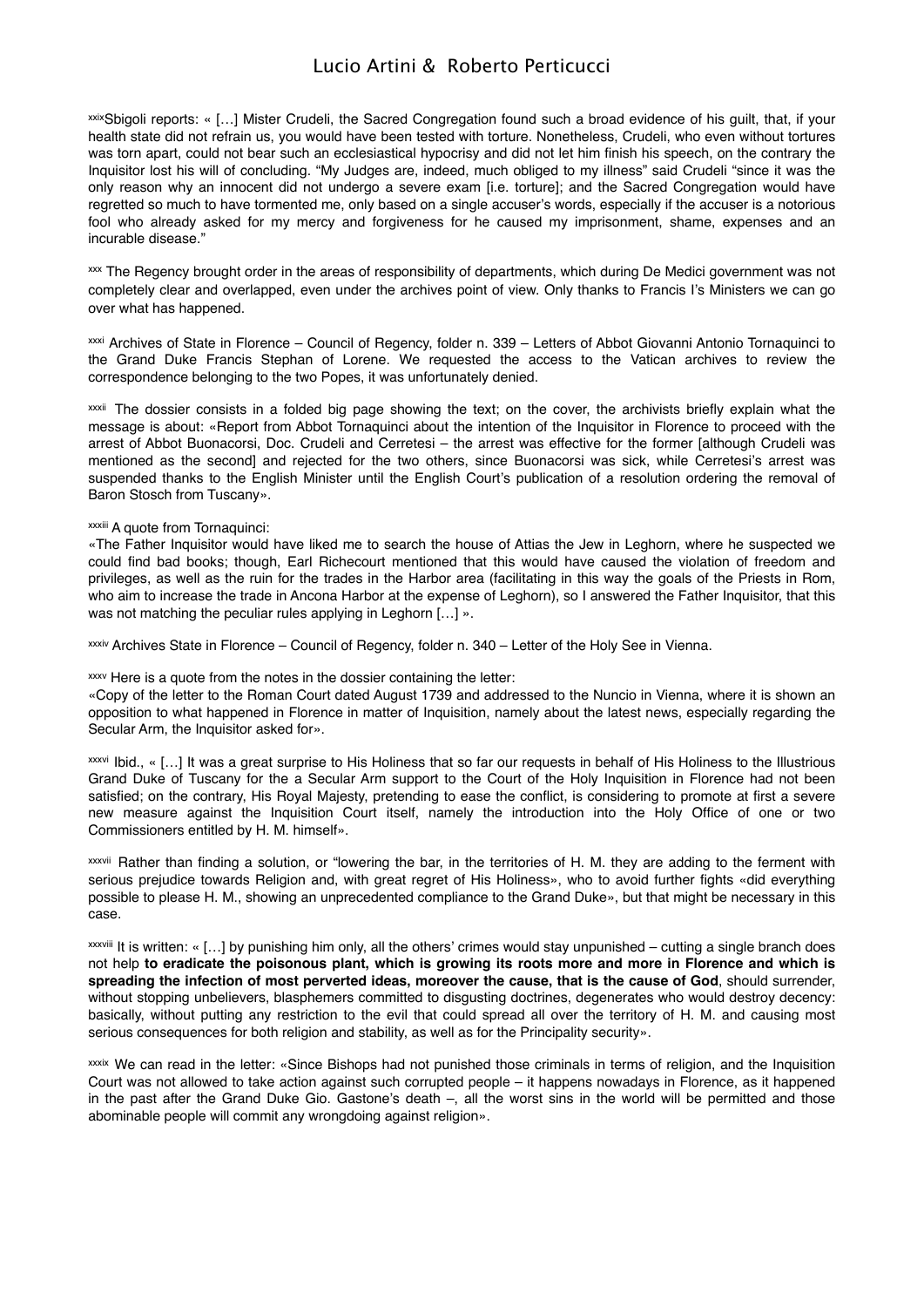<span id="page-26-0"></span>xl From the correspondence: «Finally, everything conjectured had proven to be correct, namely that Crudeli was accused by Inquisition only due to his membership in Freemasonry. He has been tested in any possible way and only about this topic. This information is thus certain, since we know exactly on what matters the interrogation focused, namely the oath on the Scriptures, the forms used to become a freemason, the most used words. Furthermore, they asked questions about the gatherings and about the Secret they have to keep. Latest news from this morning […] ».

<span id="page-26-1"></span>xli «Since it is very hard to believe, that a society hosting so many Catholics and respectable men would ever act against religion, most likely, H. M. was submitted some other reasons for the two arrests, one of them involving Crudeli, while I have no information about the other».

<span id="page-26-2"></span>xlii Archives of State in Florence – Council of Regency, folder n. 339 – Letter from Minister Rucellai to Minister Richecourt, 11 August 1739: «…The word is spread about Crudeli staying in jail only due to this reason. Most of the people confirmed the suspicions out of fear, and the rest of them was shocked to learn from the Inquisition version, that this Society is heretic and so are its members. And this was a perfect occasion for whoever opposed Freemasonry, to support this belief – we can already observe the consequent bad results. I beg you to burn my letter after reading, so that nobody will get to know about it». The Minister did not trust the Florentine system, since it was partly connected to Papal supporters and partly to the pro-Spanish faction – and that is the reason why he asked to burn his letter after reading. Fortunately, his request was not satisfied.

<span id="page-26-3"></span>xliii Archives of State in Florence – Council of Regency, folder n. 339 – Letter from Minister Rucellai to Minister Richecourt, 26<sup>th</sup> of August 1739: «what the Freemasonic gatherings deal with  $-$  = it is all about fables and trivial foolishness – replied the Inquisitor, and asked him to tell about the ceremony, the names of Freemasons in Florence and of people of English origin, if there was an oath and on what they have to take this oath; moreover, what they were doing in the rooms they gathered = Crudeli answered that he could not remember many of the things he was asked for, especially he could not recall the names = then, the Inquisitor frankly admitted to know that among the names figured the one of Buondelmonti Abbot and Galassi, who was in the service of H. M. in Leghorm. The Inquisitor mentioned many English, calling them by their name, like for instance Monsieur Fox, a very honorable person, a literate and mathematician, who spend a long time in Florence. Since some years, there was a book where Freemasons had to put their signature, and there were Corinthian and Doric columns, some candles and a torch in the middle of circle drawn with the chalk. Crudeli admitted it was all true, apart from the detail that all these elements were not mandatory, and **the book was not necessarily the same in every society– to the point that he had seen members taking the oath on Don Chichotte.** Furthermore, the torch was a symbol for the masonic work».

<span id="page-26-4"></span>xliv From Rucellai: «The Frimasson Society **is a totally secular organization, the ecclesial part can't be interested, even less the Inquisition, the Inquisition should only be interested in the causes of Faith matters**, as showed by the fact that these ideas had been prohibited by secular apparatus and not from Ecclesiastical one; this is also the reason why the Bull does not apply in Florence. Indeed, the Holy Office is keeping a laic subject of H. M. in jail because of non-secular matters and without any doubt the arrest is not related to religion. This is namely, a serious affront to H. Majesty, the one and only entitled by God to have rights on his subjects of life and freedom».

<span id="page-26-5"></span>xlv Ibid., From the Minister's letter: «This serious situation will not be over before months, of course, and I am afraid it will end up with this poor fellow's death, a consumptive who several times already coughed up blood and that is currently in jail as far as I can tell, suffering on a very bad lung-disease, mostly caused by the summer months spent in a disgusting cell […] ».

<span id="page-26-6"></span>xlvi F. Sbigoli, op. cit., p. 290.

<span id="page-26-7"></span>xlvii Archives of State in Florence – Council of Regency, folder n 340 – Letter from Luca Corsi to Earl Richecourt: «Doc. Crudeli is constantly tormented in Poppi by Father Cocchini at the behest of the Inquisitor in Florence, as reported by the Mallevadore. He answered that Y. E. ordered him not to, so he replied = His protectors restrained the trial process and will keep taking care of it = at this point, Crudeli begged Y. E. either to obey the orders of the Holy Office or to protect him, though in a way which could meet the Holy Office needs, showing to be a good beliver. I beg Y. E. pardon if I dare to  $[...]$ ».

<span id="page-26-8"></span>xlviii Booklet ʻLoggia Tommaso Crudeli', Roberto Perticucci, *Crudeli: la malattia e la detenzione*, pagg. 63-73.

<span id="page-26-9"></span>xlixCrudeli immediately let the Inquisitor know about his own health state; the latter, after reassuring him, sent him to the little dark room, we have already mentioned: a six-meters length triangular cell built out of a bigger room, into which air could only come from an external smelly "shared" area. Additionally, they add a wooden panel to the fence on the outer side, aimed rather to reduce air and light in the room than to prevent his escape. He was brought to a slightly better cell, only after 36 days and many claims.

<span id="page-26-10"></span>l His hometown Poppi is a small village in Casentino, in the upper Arno River valley. It is up in the mountains and in winter the weather is particularly cold, making this location inappropriate for Crudeli's state of health. He will request, in vain, the allowance to move to Pisa, a city very close to the seaside and with several excellent hospitals.